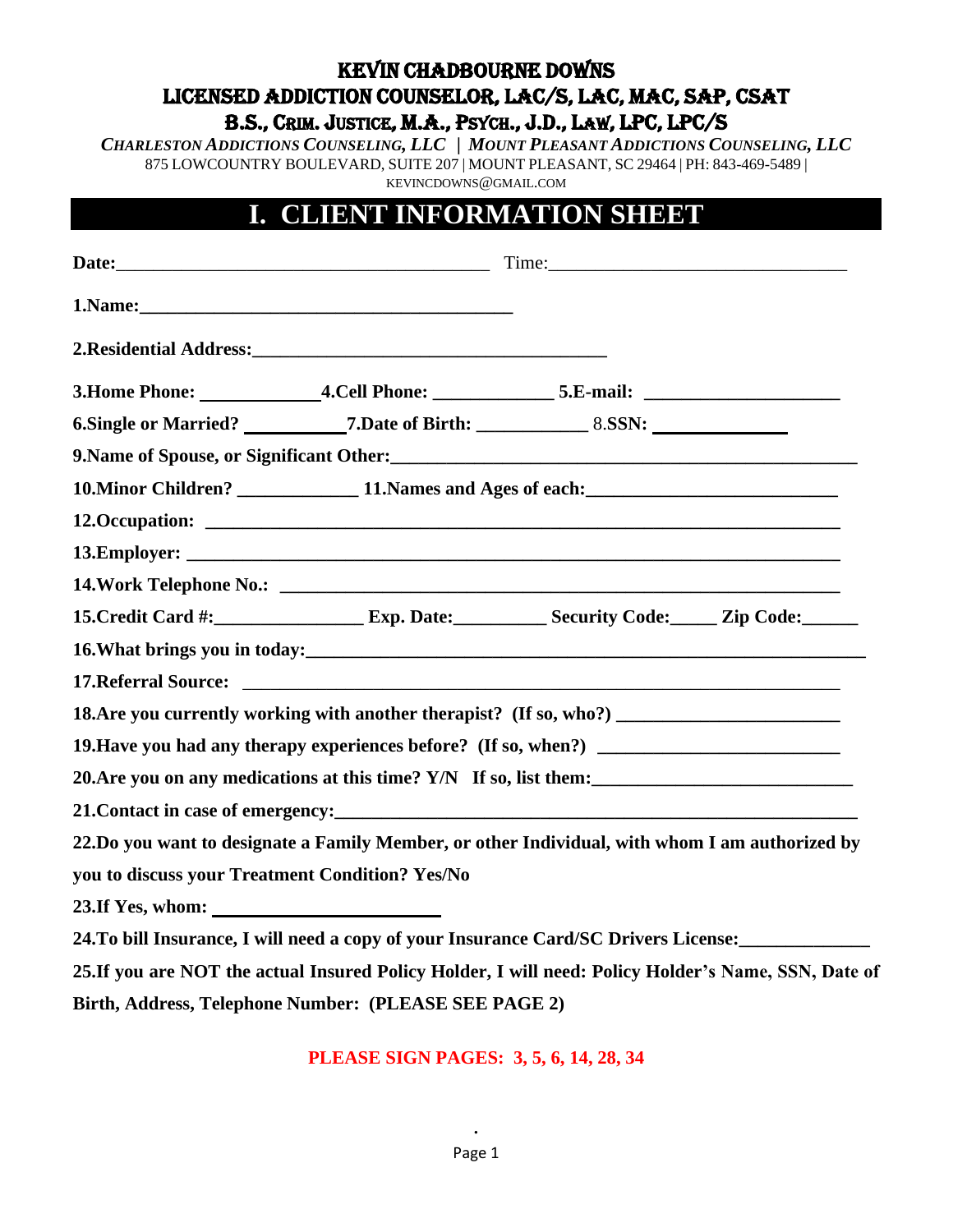CHARLESTON ADDICTIONS COUNSELING, LLC | MOUNT PLEASANT ADDICTIONS COUNSELING, LLC 875 LOWCOUNTRY BOULEVARD, SUITE 207 | MOUNT PLEASANT, SC 29464 | PH: 843-469-5489 | KEVINCDOWNS@GMAIL.COM

#### *CONTINUATION FROM PAGE I - "CLIENT INFORMATION SHEET"*

| 3.POLICY HOLDER'S DATE OF BIRTH:                                                                                                                                                                                               |
|--------------------------------------------------------------------------------------------------------------------------------------------------------------------------------------------------------------------------------|
| 4. POLICY HOLDER'S INSURANCE COMPANY NAME:                                                                                                                                                                                     |
| 5.POLICY HOLDER'S INSURANCE ACCOUNT NUMBER:                                                                                                                                                                                    |
|                                                                                                                                                                                                                                |
| 7. POLICY HOLDER'S INSURANCE COMPANY CONTACT TELEPHONE:                                                                                                                                                                        |
| 8.POLICY HOLDER'S ADDRESS CONNECTED TO INSURANCE:                                                                                                                                                                              |
| 9. HOLDER'S CELLPHONE NUMBER:<br><u> </u>                                                                                                                                                                                      |
| OTHER ANCILLARY INFORMATION: MARIE AND THE ANGLE AND THE ANGLE AND THE ANGLE AND THE ANGLE AND THE ANGLE AND THE ANGLE AND THE ANGLE AND THE ANGLE AND THE ANGLE AND THE ANGLE AND THE ANGLE AND THE ANGLE AND THE ANGLE AND T |
| and the control of the control of the control of the control of the control of the control of the control of the<br><u> 1989 - Johann Stoff, amerikansk politiker (d. 1989)</u>                                                |

 $\_$  , and the set of the set of the set of the set of the set of the set of the set of the set of the set of the set of the set of the set of the set of the set of the set of the set of the set of the set of the set of th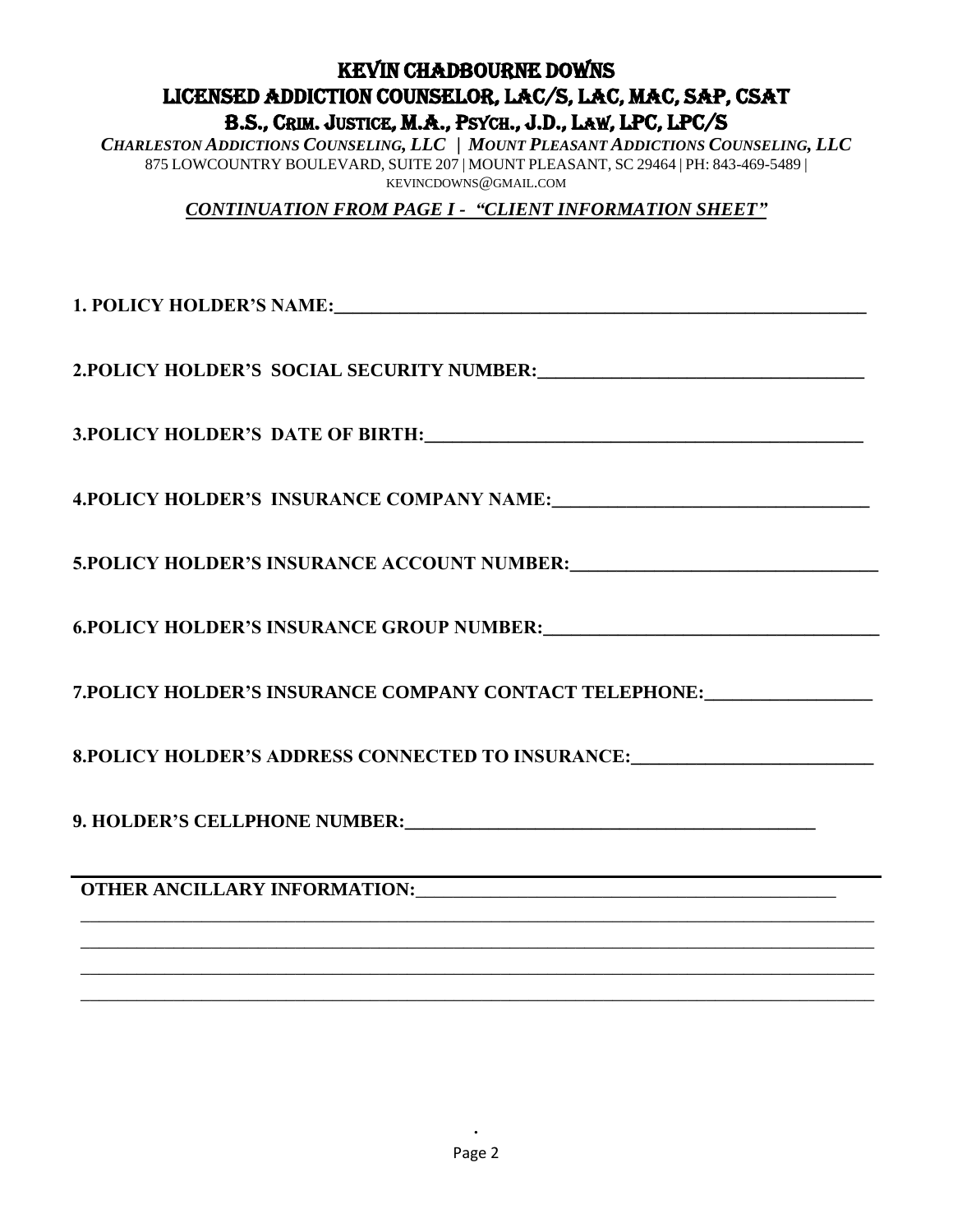**CHARLESTON ADDICTIONS COUNSELING, LLC | MOUNT PLEASANT ADDICTIONS COUNSELING, LLC** 875 LOWCOUNTRY BOULEVARD, SUITE 207 | MOUNT PLEASANT, SC 29464 | PH: 843-469-5489 | KEVINCDOWNS@GMAIL.COM

# **II. CONSENT TO TREATMENT**

**I acknowledge that I have received and understand the "Information for Clients" material and/or other information about the therapy I am considering, and I have had an opportunity to have all my questions answered fully.** 

**I do, hereby, seek and consent to take part in the treatment by the therapist named below. I understand that developing a treatment plan with this therapist and regularly reviewing our work toward meeting the treatment goals are in my best interest. I agree to play an active role in this treatment process.** 

**I understand that no promises have been made to me as to the results of treatment or of any procedures provided by this therapist.** 

**I am aware that I may stop my treatment with this therapist at any time. The only thing I will still be responsible for is paying for the services I have already received. I understand that I may lose other services or may have to deal with other problems if I stop treatment. (For example, if my treatment has been courtordered, I will have to answer to the court.)** 

**I know that I MUST CALL to CANCEL an appointment AT LEAST 24 HOURS – BEFORE – the TIME of the appointment. If I DO NOT CANCEL, or DO NOT SHOW UP, your Credit Card on file, will be charged THE FULL APPOINTMENT RATE, OR \$150.00, for that missed appointment.** 

**I am aware that an agent of my insurance company, or other third-party payer, may be given information about the type(s), cost(s), date(s), and providers of any services or treatments I receive. I understand that if payment for the services I receive here is not made, the therapist may stop my treatment.** 

**My signature below, acknowledges that I fully understand, accept, and agree to/with all of the TERMS of this CONSENT TO TREATMENT document.** 

**CLIENT CREDIT CARD INFORMATION: ACCOUNT #: EXPIRATION: CVV: ZIP CODE:**

**Signature of Client Date** 

**Printed Name of Client Time**

**I, the therapist, have discussed the issues above with the client (and/or his or her parent, guardian, or other representative). My observations of this person's behavior and responses give me no reason to believe that this person is not fully competent to give informed and willing consent.** 

**\_\_\_\_\_\_\_\_\_\_\_\_\_\_\_\_\_\_\_\_\_\_\_\_\_\_\_\_\_\_\_\_\_\_\_\_\_\_\_\_\_\_\_\_\_\_\_\_\_\_\_\_\_\_ \_\_\_\_\_\_\_\_\_\_\_\_\_ \_\_\_\_\_\_\_\_\_\_\_\_\_\_\_ Kevin Chadbourne Downs Date Review Accounting Service Contract Participate Review Accounting Service Contract Participate Review Only and Time B.S., Crim. Justice, M.A., Psych., J.D., Attorney, LPC, MAC, and SAP**

**This is a strictly confidential patient medical record. Redisclosure or transfer is expressly prohibited by law.**

**\_\_\_\_\_\_\_\_\_\_\_\_\_\_\_\_\_\_\_\_\_\_\_\_\_\_\_\_\_\_\_\_\_\_\_\_\_\_\_\_\_\_\_\_\_\_\_\_\_\_\_\_\_\_ \_\_\_\_\_\_\_\_\_\_\_\_\_\_\_\_\_\_\_\_\_\_\_\_\_\_\_\_** 

**\_\_\_\_\_\_\_\_\_\_\_\_\_\_\_\_\_\_\_\_\_\_\_\_\_\_\_\_\_\_\_\_\_\_\_\_\_\_\_\_\_\_\_\_\_\_\_\_\_\_\_\_\_\_ \_\_\_\_\_\_\_\_\_\_\_\_\_\_\_\_\_\_\_\_\_\_\_\_\_\_\_\_**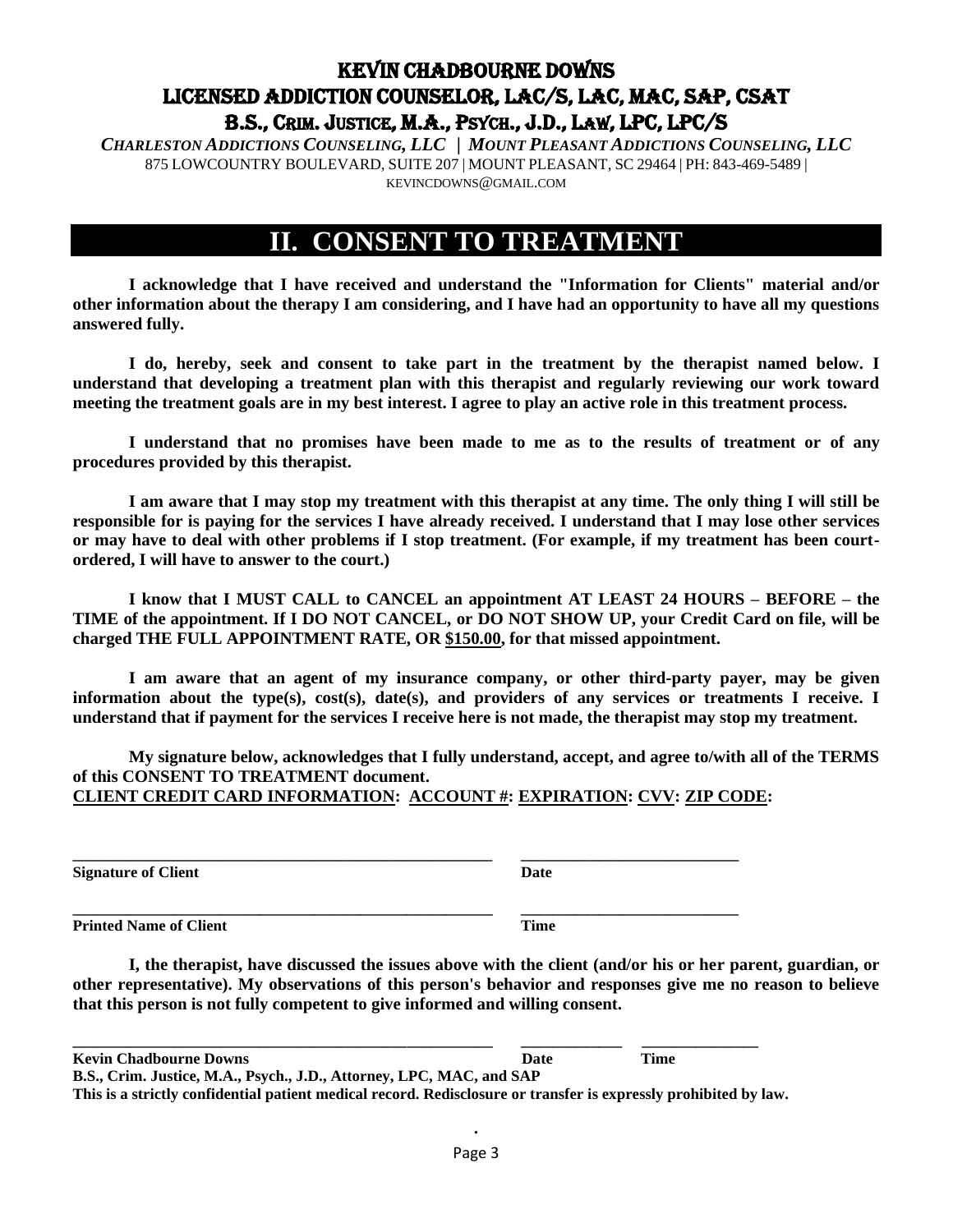CHARLESTON ADDICTIONS COUNSELING, LLC | MOUNT PLEASANT ADDICTIONS COUNSELING, LLC 875 LOWCOUNTRY BOULEVARD, SUITE 207 | MOUNT PLEASANT, SC 29464 | PH: 843-469-5489 | KEVINCDOWNS@GMAIL.COM

# **III. AGREEMENT TO PAY FOR PROFESSIONAL SERVICES**

**I, the undersigned, request that KEVIN CHADBOURNE DOWNS, LAC/S, MAC, SAP, CSAT provide professional THERAPEUTIC COUNSELING SERVICES to me, as a client, and unless otherwise discussed, I agree to pay this Therapist's fee for these services. I understand, and agree to pay Mr. Kevin Chadbourne Downs' THERAPEUTIC FEES, as listed below:**

- **1. Prospective Client Consult (90 min.) \$200.00**
- **2. Consultation Session \$200.00/HOUR**
- **3. Sixty (60) Minute/Therapeutic Session \$150.00\***
- **4. Ninety (90) Minute/Therapeutic Session \$225.00\***
- **5. Travel Costs \$25.00/HOUR**
- **6. Report Writing \$125.00/HOUR**
- **7. Records/Document Review \$100.00/HOUR**
- **8. Therapeutic Related Communication(s) \$100.00/HOUR**
- **9. Court Appearances/Depositions \$200.00/HOUR**
- 
- **11. Therapeutic Test Instrument(s) \$150.00 Each (PAI, SDI-4, PTSI-R, IPAST, SDMI, MAWASI) (Fee Includes – License Purchase/Administration/Analysis & Interpretation)**

**10. Copying Costs \$0.50 cents per page**

**For items marked by an asterisk, this fee differs markedly when contract rates with managed care organizations (MCO) and employee assistance program (EAP) apply. You would only be required to pay the difference between the** *contract rate* **and what the MCO or EAP covers. In cases where insurance is being processed, your cost may be your co-pay, or your co-insurance fee.**

**I have been provided with this therapist's "Professional Disclosure Statement" and agree to cooperate with, and abide by, all of its provisions as indicated by my signature below. If at any time, I am dissatisfied with this therapy I will fully discuss my views, reasons and plans with the therapist. If the client is a minor, I understand that while I have a right to general information on issues and progress, some information shared in this professional relationship may be held in confidence by the therapist and the minor child. I agree that this financial relationship will continue in effect with the above named professional as long as this therapist provides services, or until I inform Mr. Kevin Chadbourne Downs that I wish to end it. I agree to pay for services rendered to this patient up until the time I terminate the therapeutic relationship. I understand that I am responsible for ALL CHARGES FOR THERAPEUTIC SERVICES PROVIDED by this therapist to this client, although other persons or insurance companies may make payments on this client's account as appropriate.**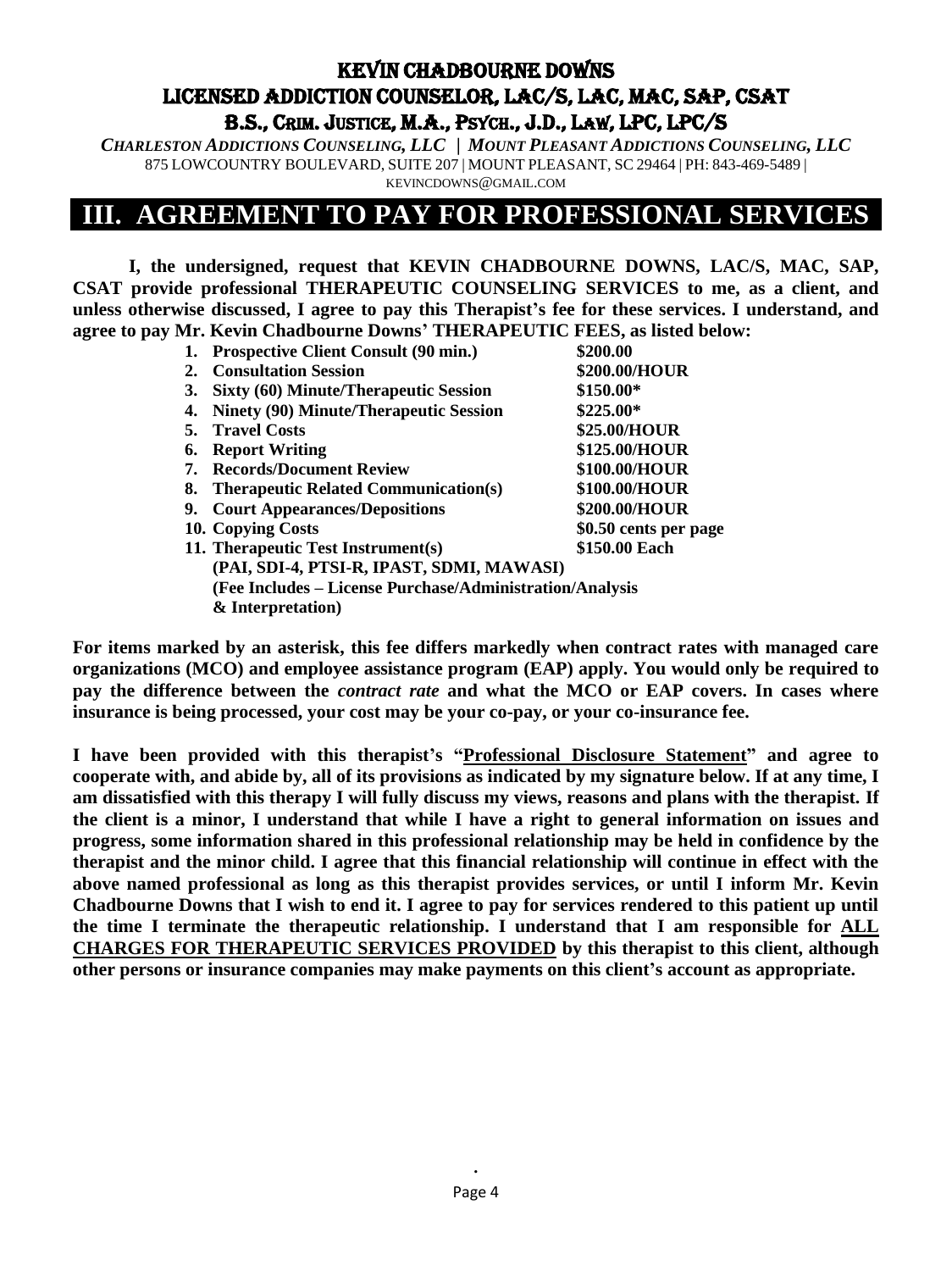MOUNT PLEASANT ADDICTIONS COUNSELING, LLC | CHARLESTON ADDICTIONS COUNSELING, LLC 875 LOWCOUNTRY BOULEVARD, SUITE 207 | MOUNT PLEASANT, SC 29464 | PH: 843-469-5489 | KEVINCDOWNS@GMAIL.COM

#### **III. Agreement to Pay for Professional Services, continued**

**If, at any time, I am dissatisfied with this therapy I will fully discuss my views, reasons and plans with the therapist (and if the patient is a minor, with the patient named above).** 

**I agree that this financial relationship will continue in effect with the above named professional as long as this therapist provides services or until I inform her, in person, by telephone or by certified mail, that I wish to end it. I agree to pay for services rendered to this patient up until the time I terminate the relationship.** 

**I understand that I am responsible for charges for services provided by this therapist to this client, although other persons or insurance companies may make payments on this client's account.** 

**I understand, and agree, that I will be charged \$125.00 for any mutually scheduled appointments that I do not personally attend AND DO NOT PROVIDE TWENTY-FOUR (24) HOUR ADVANCE CANCELLATION NOTICE TO UNDERSIGNED THERAPIST.**

**Signature:**  $\blacksquare$ 

**Printed name:** 

**Relationship to the patient:**  $\square$  **Self**  $\square$  Other:

**Date: \_\_\_\_\_\_\_\_\_\_\_\_\_\_\_\_\_\_\_** 

**Kevin Chadbourne Downs B.S., Crim. Justice, M.A., Psych., J.D., Attorney, LPC, MAC, and SAP**

**\_\_\_\_\_\_\_\_\_\_\_\_\_\_\_\_\_\_\_\_\_\_\_\_\_\_\_\_\_\_\_\_\_\_\_\_\_\_\_\_\_\_\_\_\_\_\_\_\_\_\_\_\_\_\_\_\_\_\_\_\_\_\_\_\_\_**

**Date: \_\_\_\_\_\_\_\_\_\_\_\_\_\_\_\_\_\_\_**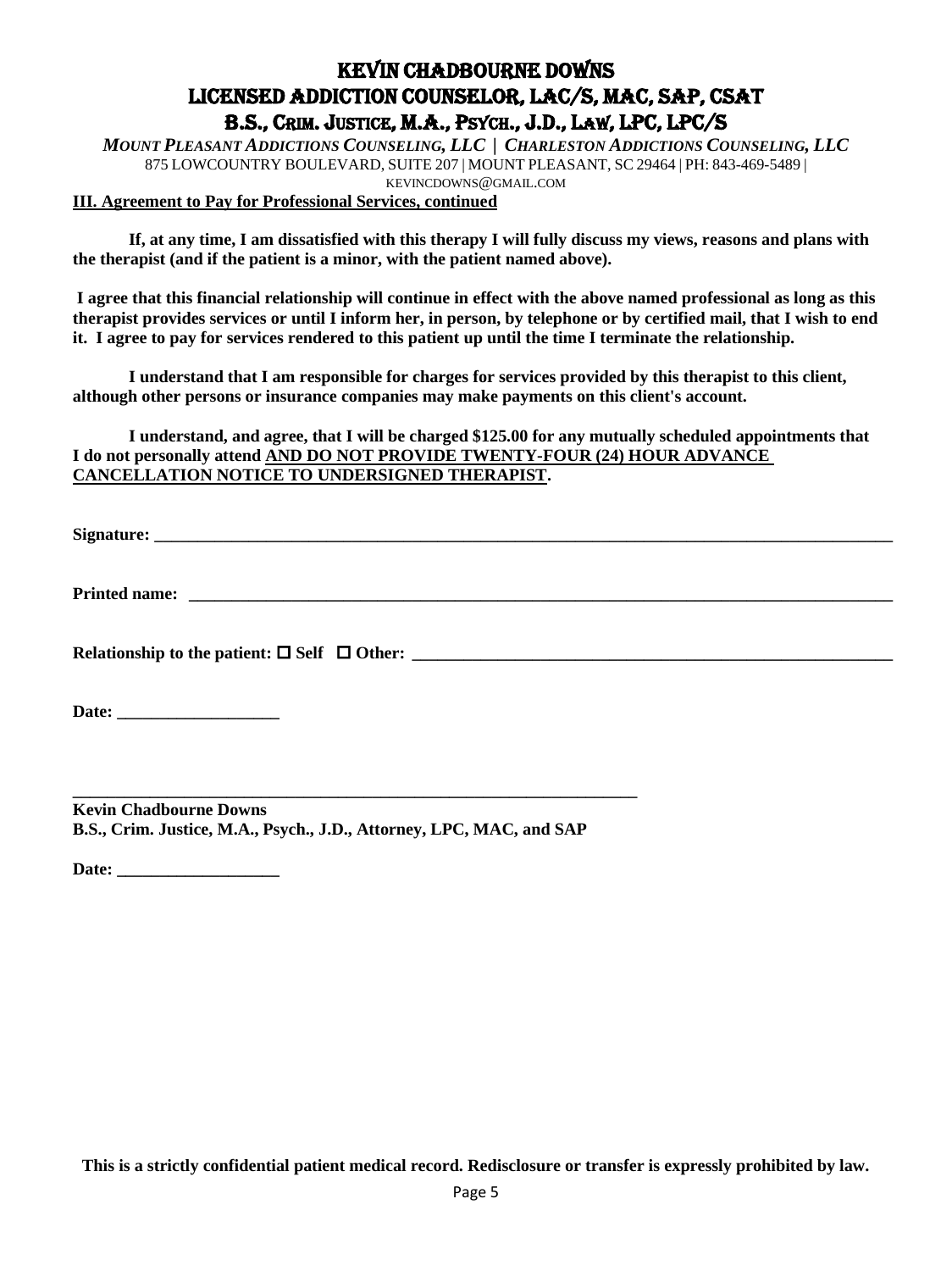Mount Pleasant Addictions Counseling, LLC | Charleston Addictions Counseling, LLC 875 LOWCOUNTRY BOULEVARD, SUITE 207 | MOUNT PLEASANT, SC 29464 | PH: 843-469-5489 | KEVINCDOWNS@GMAIL.COM

# **IV. CLIENT INSURANCE AUTHORIZATION**

**CLIENT Release of PERSONAL Information for Insurance Verification/Insurance Authorization**

**of Benefits /Insurance Claims Processing/ Insurance Fee/Insurance Payment**

**I authorize MR. KEVIN CHADBOURNE DOWNS and its subsidiaries, to check/verify insurance coverage and benefits. I understand and agree that PETTIGREW, INCORPORATED handles all of the electronic medical billing and insurance verification for MR. KEVIN CHADBOURNE DOWNS, and its subsidiaries, and I specifically give them permission to act on MR. DOWNS' behalf.** 

**I authorize the release of any medical or other CLIENT related PERSONAL information to PETTIGREW, INCORPORATED that is deemed necessary to process insurance claims related to Therapeutic Services provided by Mr. KEVIN CHADBOURNE DOWNS, and I authorize payment of insurance medical benefits to MR. KEVIN CHADBOURNE DOWNS / CHARLESTON ADDICTIONS COUNSELING, LLC. / MOUNT PLEASANT ADDICTIONS COUNSELING, LLC. for Therapeutic Services provided.** 

**I, also, understand and agree that I am financially responsible to pay for ANY CO-PAY, CO-INSURANCE, INSURANCE DEDUCTABLE, AND OTHER THERAPEUTIC SERVICES NOT COVERED BY MY MEDICAL INSURANCE.** 

**SIGNATURE OF CLIENT**

**PRINTED NAME OF CLIENT**

**SIGNATURE OF THERAPIST**

**DATE** TIME

**\_\_\_\_\_\_\_\_\_\_\_\_\_\_\_\_\_\_\_\_\_\_\_\_\_\_\_\_\_\_ \_\_\_\_\_\_\_\_\_\_\_\_\_\_\_\_\_\_\_\_\_\_\_\_\_\_\_\_\_\_\_\_\_\_\_\_\_\_\_**

**\_\_\_\_\_\_\_\_\_\_\_\_\_\_\_\_\_\_\_\_\_\_\_\_\_\_\_\_\_\_\_\_\_\_\_\_\_\_\_\_\_\_\_\_\_\_\_\_\_\_\_\_\_\_\_\_\_\_\_\_\_\_\_\_\_\_\_**

**\_\_\_\_\_\_\_\_\_\_\_\_\_\_\_\_\_\_\_\_\_\_\_\_\_\_\_\_\_\_\_\_\_\_\_\_\_\_\_\_\_\_\_\_\_\_\_\_\_\_\_\_\_\_\_\_\_\_\_\_\_\_\_\_\_\_\_**

**\_\_\_\_\_\_\_\_\_\_\_\_\_\_\_\_\_\_\_\_\_\_\_\_\_\_\_\_\_\_\_\_\_\_\_\_\_\_\_\_\_\_\_\_\_\_\_\_\_\_\_\_\_\_\_\_\_\_\_\_\_\_\_\_\_\_\_\_**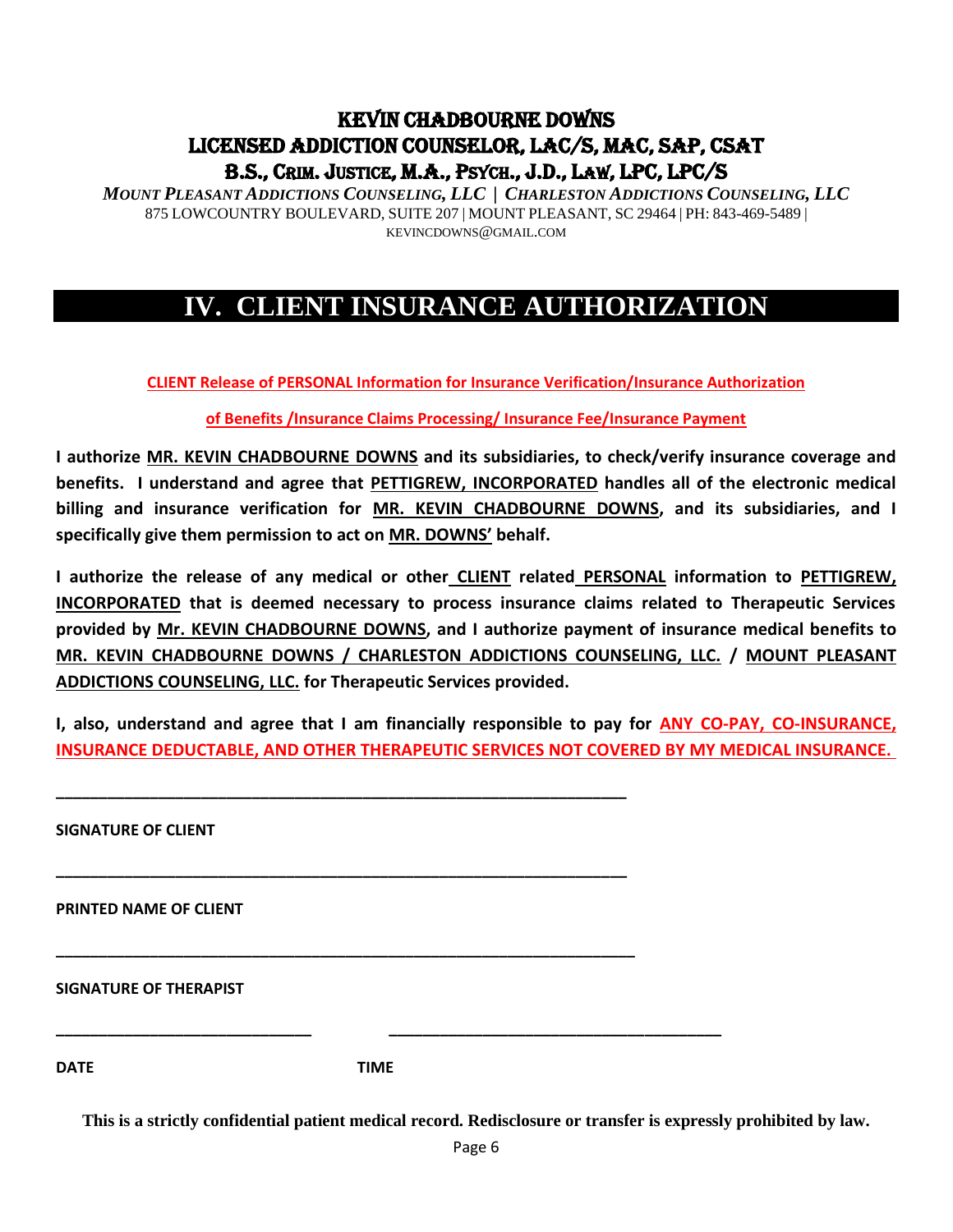MOUNT PLEASANT ADDICTIONS COUNSELING, LLC | CHARLESTON ADDICTIONS COUNSELING, LLC 875 LOWCOUNTRY BOULEVARD, SUITE 207 | MOUNT PLEASANT, SC 29464 | PH: 843-469-5489 | KEVINCDOWNS@GMAIL.COM

# **V. CONFIDENTIALITY IN PSYCHOTHERAPY**

What a client tells a therapist has always been treated as private. Our society recognizes that this confidentiality is the foundation of the trust we must have for therapy to work. However, the situation is not so simple that I can promise you that everything you tell me will *never* be revealed to anyone else. It is more complicated because there are some times when the law requires me to tell others, and there are some other limitations on our confidentiality. We need to discuss all of these so that there are no misunderstandings and no incorrect assumptions and we are as clear as we can be about the limits of confidentiality. Because you can't unsay what you tell me, you must know about these rules at the beginning so that you don't tell me something you wish you had kept secret. These are important issues, so please read these pages carefully. Then we can then discuss any questions or concerns you might have.

What you tell me, since I am a South Carolina/Licensed Addiction Counselor (LAC), a South Carolina/Licensed Addiction Counselor/Supervisor (LAC/S), a South Carolina/Licensed Professional Counselor (LPC), as well as a South Carolina/Licensed Professional Counselor/Supervisor (LPC/S) is almost always confidential. Licensed Counselors in South Carolina are afforded privileged communications, with specific exceptions, which are also outlined in the professional ethics for my profession. I have listed below a few rare exceptions to our confidentiality:

ONE: There are laws written to protect persons from harm when, in a therapist's professional judgment, there is a danger to those persons from a client. Such instances would include: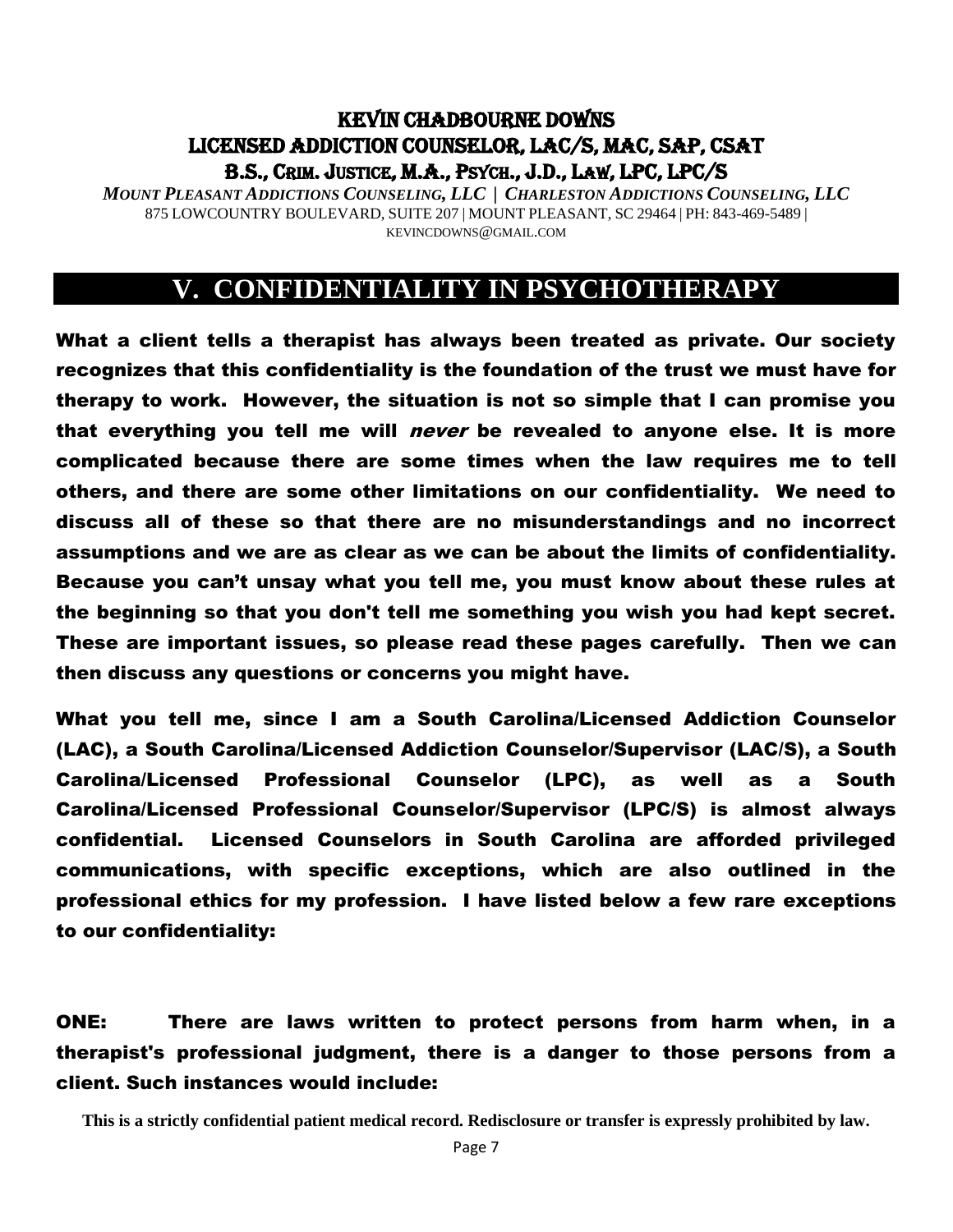MOUNT PLEASANT ADDICTIONS COUNSELING, LLC | CHARLESTON ADDICTIONS COUNSELING, LLC 875 LOWCOUNTRY BOULEVARD, SUITE 207 | MOUNT PLEASANT, SC 29464 | PH: 843-469-5489 | KEVINCDOWNS@GMAIL.COM

a. If I come to believe that you are threatening serious harm to another person, I am required to try to protect the other person(s). In that case I would have to tell the intended victim (if identifiable), and the police, or perhaps seek your hospitalization. This is called a "Third-Party Duty to Warn."

b. If you threaten or act in a way which is very likely to harm yourself in a serious way, I may have to seek hospitalization for you, or to call your family members or others who can help protect you. If such a situation does come up I will fully discuss the situation with you before I do anything, unless there is a very good reason not to. I work a lot with people who self-harm, and I rarely have to require hospitalization since most of the time the injury is not (and not intended to be) life-threatening.

 c. In addition, my personal philosophy is such that I believe that an HIV+ person who, knowing their HIV status, chooses to engage in sexual contact (whether engaging in 'protected' or 'non-protected' sex) without first divulging their HIV status falls under this paragraph as being considered to threaten the life and well-being of another person. It is also a felony in South Carolina. In such a case, I would assist you in contacting the Health Dept. to implement the Partner Notification process (which does not result in your identity being divulged to the party at risk). This is not a case where I would be directly responsible for notifying a person at risk of harm. This comes under a concept entitled "The Partner Notification Act."

d. In an emergency, where your life or health is in immediate danger, I may release, to another professional, information which would protect your life, without your permission if I cannot get it. If I do so, I will discuss this with you as soon as possible afterwards.

**This is a strictly confidential patient medical record. Redisclosure or transfer is expressly prohibited by law.** e. If I believe or suspect that a child, an elderly person, or a disabled person is being abused (or has been abused in the past 3 yrs) by your neglect, assault,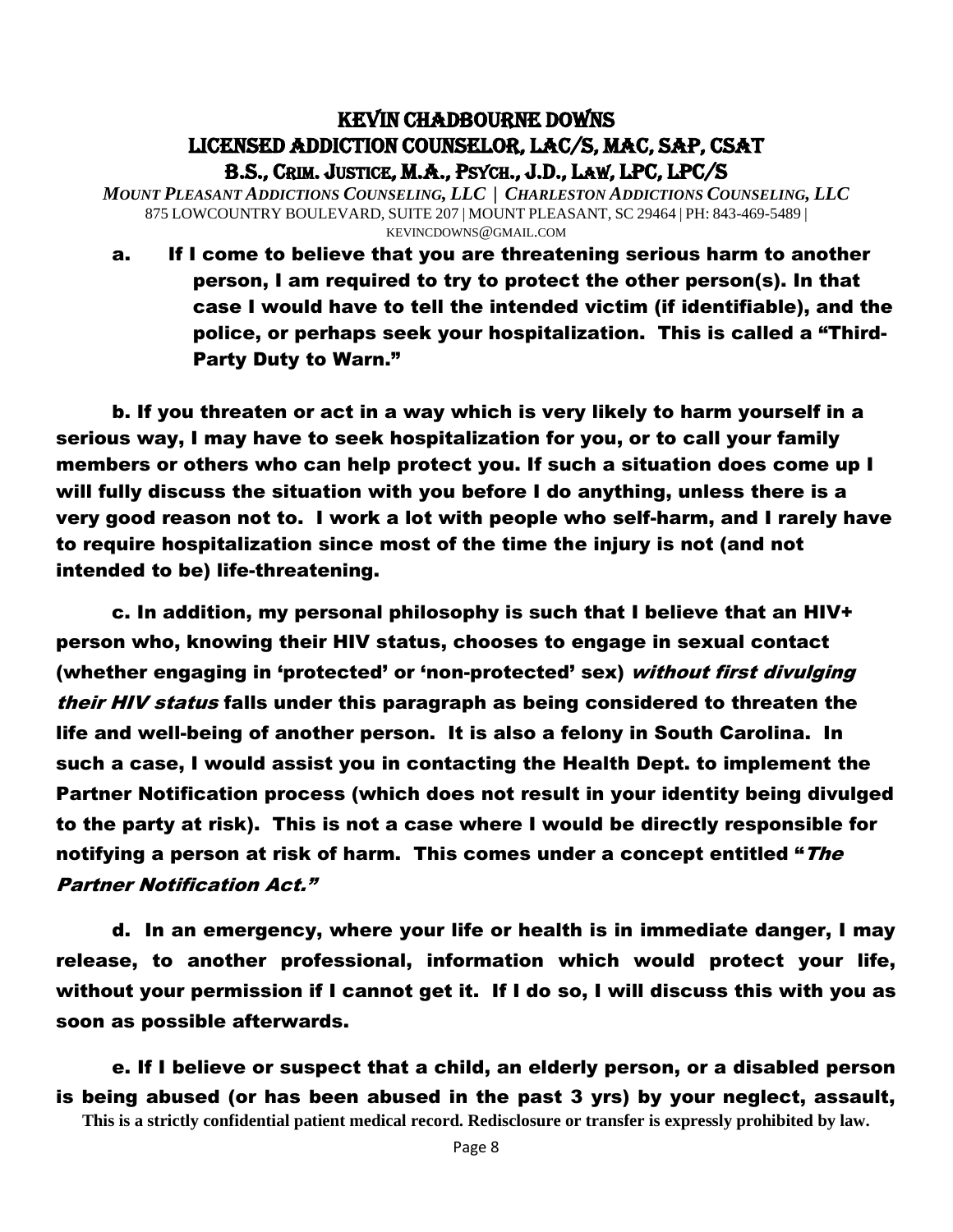MOUNT PLEASANT ADDICTIONS COUNSELING, LLC | CHARLESTON ADDICTIONS COUNSELING, LLC 875 LOWCOUNTRY BOULEVARD, SUITE 207 | MOUNT PLEASANT, SC 29464 | PH: 843-469-5489 | KEVINCDOWNS@GMAIL.COM

battery and/or sexual molestation, I must file a report with the appropriate South Carolina State Agency. I do not have any authority to investigate further into the situation to find out all the facts (The South Carolina agency would investigate). This might involve the South Carolina/Dept. of Social Services/Adult Protective Services.

f. If you are in your third trimester of pregnancy (defined in SC as the beginning of your  $24<sup>th</sup>$  week) and you are using illicit substances (illegal substances; substances for which you don't have a lawful prescription) this would trigger a mandated report according to the "*Whitner Law*." This does *not* include alcohol.

g. Possession of child pornography is a federal crime. In March of 2019 a Greer, SC man was sentenced in federal court to ten (10) years in Federal Prison after pleading guilty to possession of child pornography. Since this is considered sexual exploitation of a child/children even though the victim may not be known, and it may not involve actual physical interaction with a child, I would consider it a mandated reporting issue.

 In any of the above situations, I would only reveal the least amount of information necessary to protect the other person and not relate everything you have told me. If any of these situations might be an issue for you, please let us discuss the legal aspects in detail, and do this before you tell me any information on these topics.

TWO: In general, if you get involved in court proceedings, your records should be considered confidential; however, there are some situations where the judge may require me to testify because (s)he believes the court needs my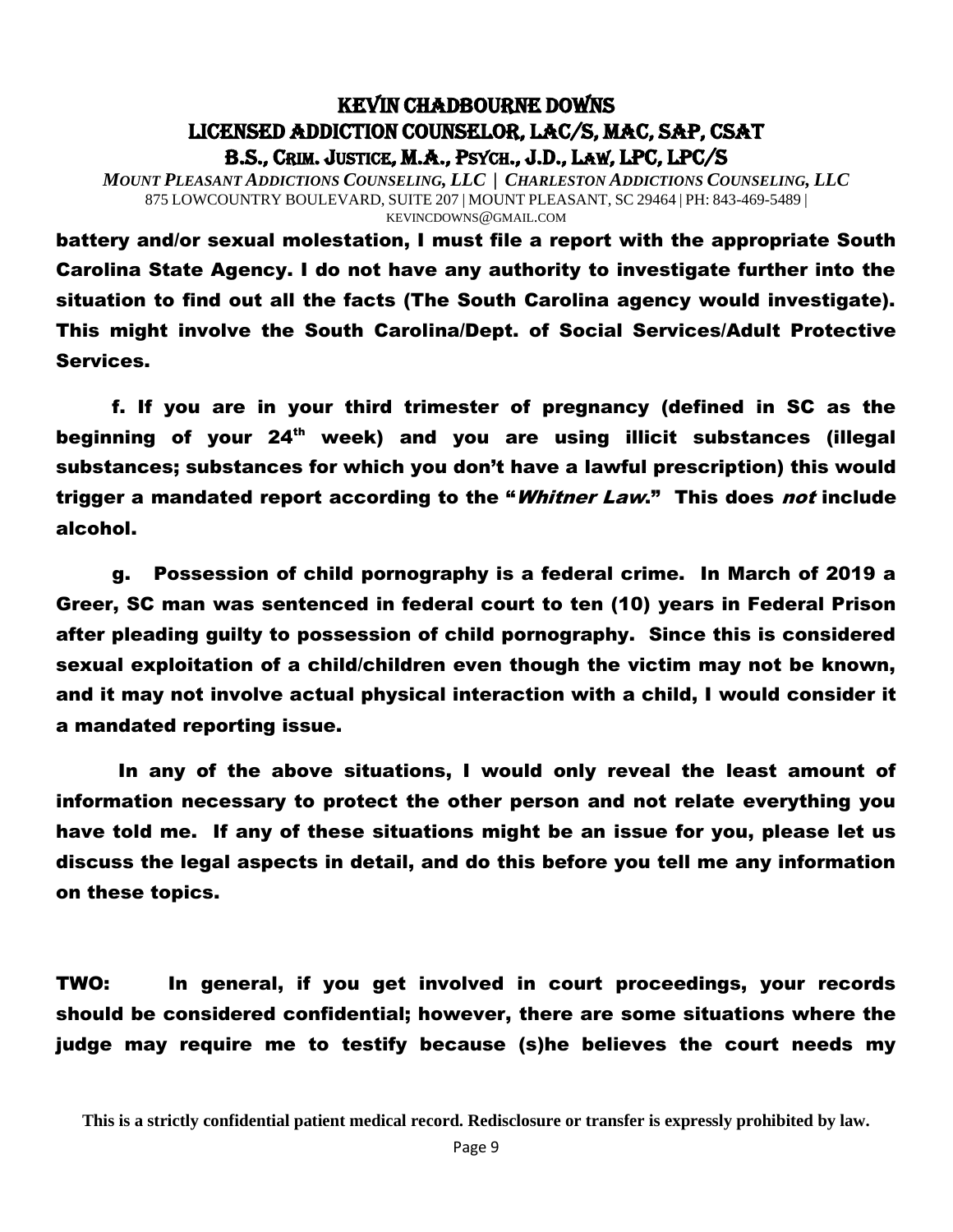MOUNT PLEASANT ADDICTIONS COUNSELING, LLC | CHARLESTON ADDICTIONS COUNSELING, LLC 875 LOWCOUNTRY BOULEVARD, SUITE 207 | MOUNT PLEASANT, SC 29464 | PH: 843-469-5489 | KEVINCDOWNS@GMAIL.COM

information to make an appropriate judicial decision. If a Court Order is issued, I would be required to provide this information. This might include:

a. In child custody or adoption proceedings where your fitness as a parent is questioned or in doubt, and/or in cases where a "Guardian Ad Litem (GAL)" has been assigned. NOTE: A "GAL" has a court order to access records.

b. Where your emotional, mental or psychological condition is important information needed for a court's decision.

c. During a malpractice case, or a disciplinary board hearing against a therapist.

d. In a civil commitment hearing where you might be admitted to a psychiatric hospital.

e. If you use your mental condition as a defense in court.

f. When you are seeing me for court-ordered evaluations, or treatment. In this case we would need to discuss confidentiality fully because you don't have to tell me what you don't want the court to know.

g. If you are filing a claim for Workman's Compensation. Your records may be required to be released without your specific release according to SC/Section 42-15-95.

THREE: If your therapy is a *required* adjunct to treatment by a medical doctor prescribing methadone or suboxone, and you do not keep appointments as recommended, I would need to advise the medical referent of this circumstance.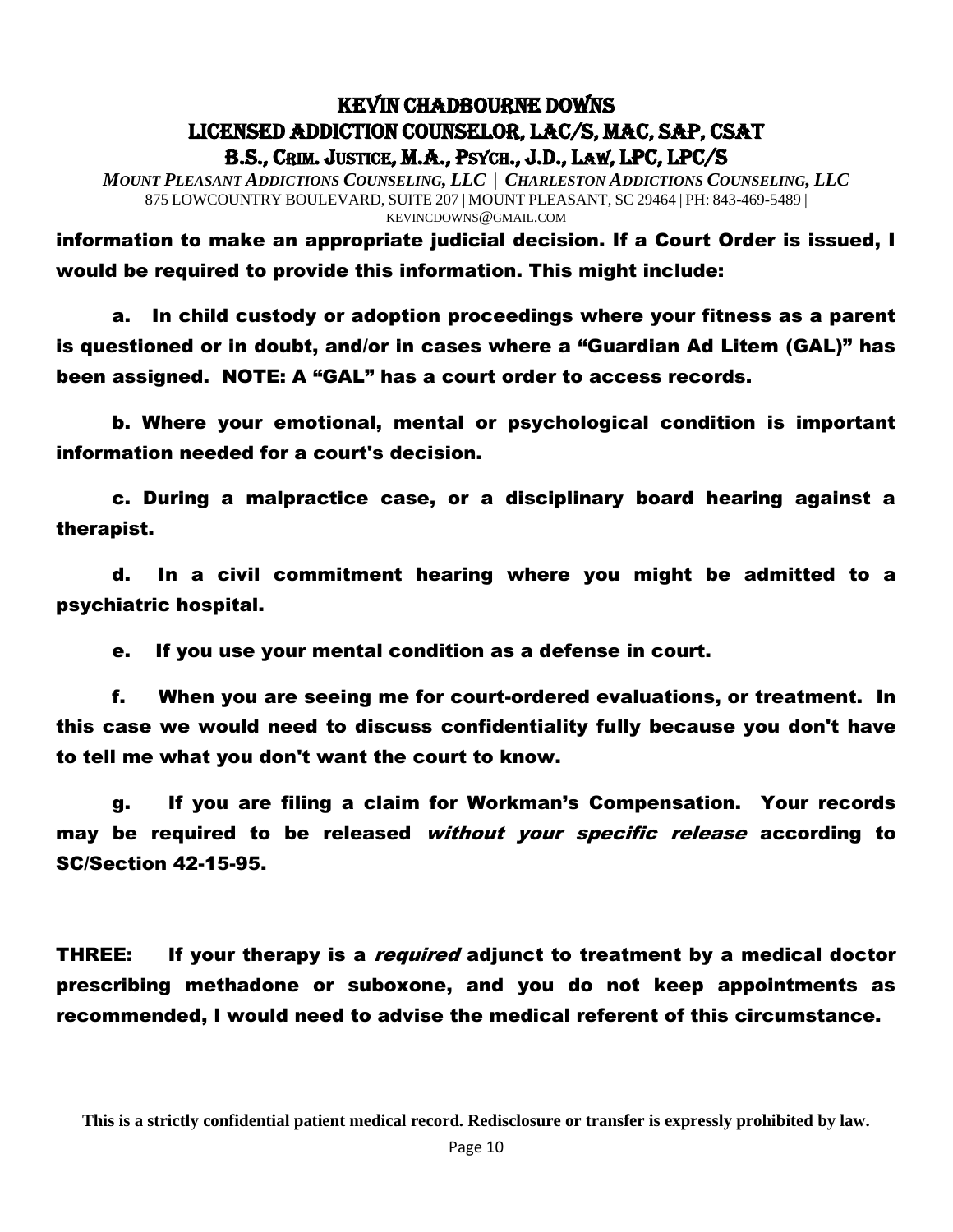MOUNT PLEASANT ADDICTIONS COUNSELING, LLC | CHARLESTON ADDICTIONS COUNSELING, LLC 875 LOWCOUNTRY BOULEVARD, SUITE 207 | MOUNT PLEASANT, SC 29464 | PH: 843-469-5489 | KEVINCDOWNS@GMAIL.COM

FOUR: Past Crimes: There is usually no duty to report past crimes - unless the crime falls under the reporting statute (child abuse), or unless future harm is being threatened against a third party.

FIVE: There are a few other points about your confidentiality that you must be informed about:

a. I sometimes consult with other professionals/therapists about therapy cases. In such cases I do not reveal a client's name, and the other professional is also legally bound to maintain the confidentiality of such information. Similarly, when I am out of town or unavailable, another professional therapist may respond to phone calls to my office and I may need to give him or her limited information about my clients to affect such coverage.

b. I am required to keep treatment records (medical records), which include progress notes. You are entitled to review, with me, these records (see exceptions noted by HIPAA regulations).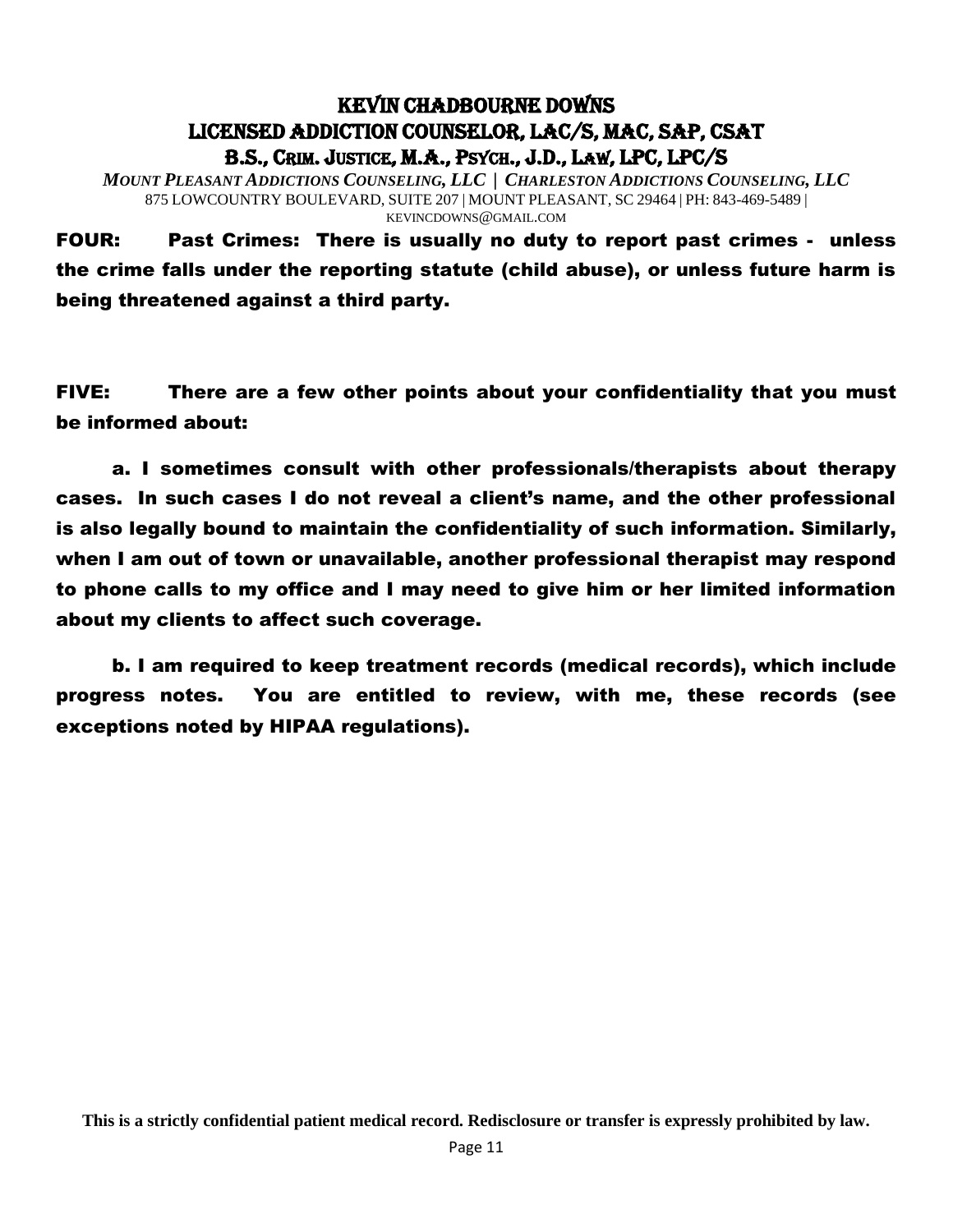MOUNT PLEASANT ADDICTIONS COUNSELING, LLC | CHARLESTON ADDICTIONS COUNSELING, LLC 875 LOWCOUNTRY BOULEVARD, SUITE 207 | MOUNT PLEASANT, SC 29464 | PH: 843-469-5489 | KEVINCDOWNS@GMAIL.COM

c. If you use your health insurance to pay a part of my fees, I have to give the insurance company some information about our therapy. Insurance companies are guided by HIPAA regulations and should only receive a Designated Record Set (DRS) which includes your name, social security number, dates of first/last sessions and number of sessions, billing code, test results (if any), a symptoms and functionality checklist, and your provisional diagnosis (along with my fees/billing). It is against the law for insurers to release any information about our office visits to anyone else without your written permission (given only by signing a Release Form). While I believe the insurance company will act ethically and legally, I cannot control who sees this information at the insurer's office or in any office where you work. Note: If progress/case notes are requested, you will be notified, as this is not normal procedure.

d. If you have been referred (sent) to me by your employer or your employer's Employee Assistance Program, they may require some additional information beyond the Designated Record Set (DRS) information described above. If this is your situation, let us fully discuss this - before we talk further.

e. If your account with me is overdue (unpaid) and we have not arranged a payment plan, I can use legal means to get paid. The only information I would give to the court, a collection agency or a lawyer would be your name, address, the dates we met for professional services, and the amount due to me.

 f. Children in treatment, who are under the age of 18, technically do not have confidentiality in SC, but they do have a "reasonable right to privacy." In SC, parents/legal guardians (whether custodial or non-custodial) have a right to review their child's records, unless there is a specific Court Order preventing this, or unless the therapist fears for the child's well-being if released.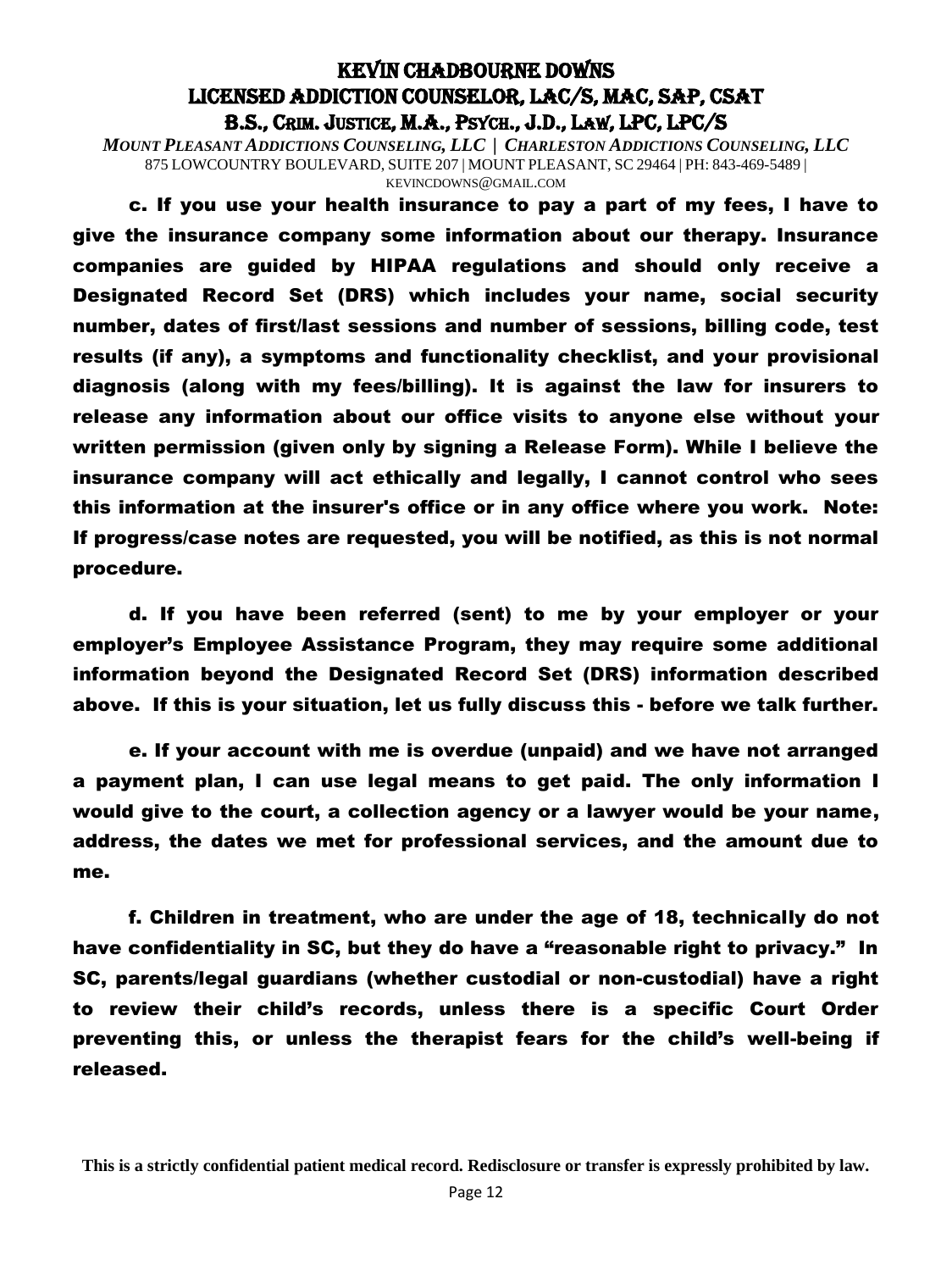MOUNT PLEASANT ADDICTIONS COUNSELING, LLC | CHARLESTON ADDICTIONS COUNSELING, LLC 875 LOWCOUNTRY BOULEVARD, SUITE 207 | MOUNT PLEASANT, SC 29464 | PH: 843-469-5489 | KEVINCDOWNS@GMAIL.COM

g. If you and/or your spouse have a custody agreement, or a court custody hearing, it would be advisable for you to let me know about it.h. My rule is that you must agree that if counseling does not resolve the marital difficulties and you seek a divorce you will not request my testimony for either side. After all, the intent of couples work is to allow full disclosure between the parties to work on the relationship and not to seek or use information gleaned from the therapy process against them.

i. If you are in group therapy the other members are not therapists and do not have the same ethical and legal rules. In general, you cannot be sure that they will keep confidential what you say in the group, although the intent to keep confidentiality would be stressed at the outset.

j. Any information which you share outside of therapy, voluntarily and publicly, will not be considered protected or confidential by a court.

k. I will not record our therapy sessions on audiotape, or videotape without your written permission.

SIX: You have also received a HIPAA Notice of Privacy Practices either in written or electronic form. By signing this document, you acknowledge receipt and agreement with the terms of this document.

SEVEN: It may become useful during the course of treatment to communicate by phone, email, text message (e.g. "SMS"), fax or other electronic methods of communication. Be informed that these methods, in their typical form, are not confidential means of communication. If you use these methods to communicate with me, there is a reasonable chance that a third party may be able to intercept and eavesdrop on those messages. The kinds of parties that may intercept these messages include, but are not limited to: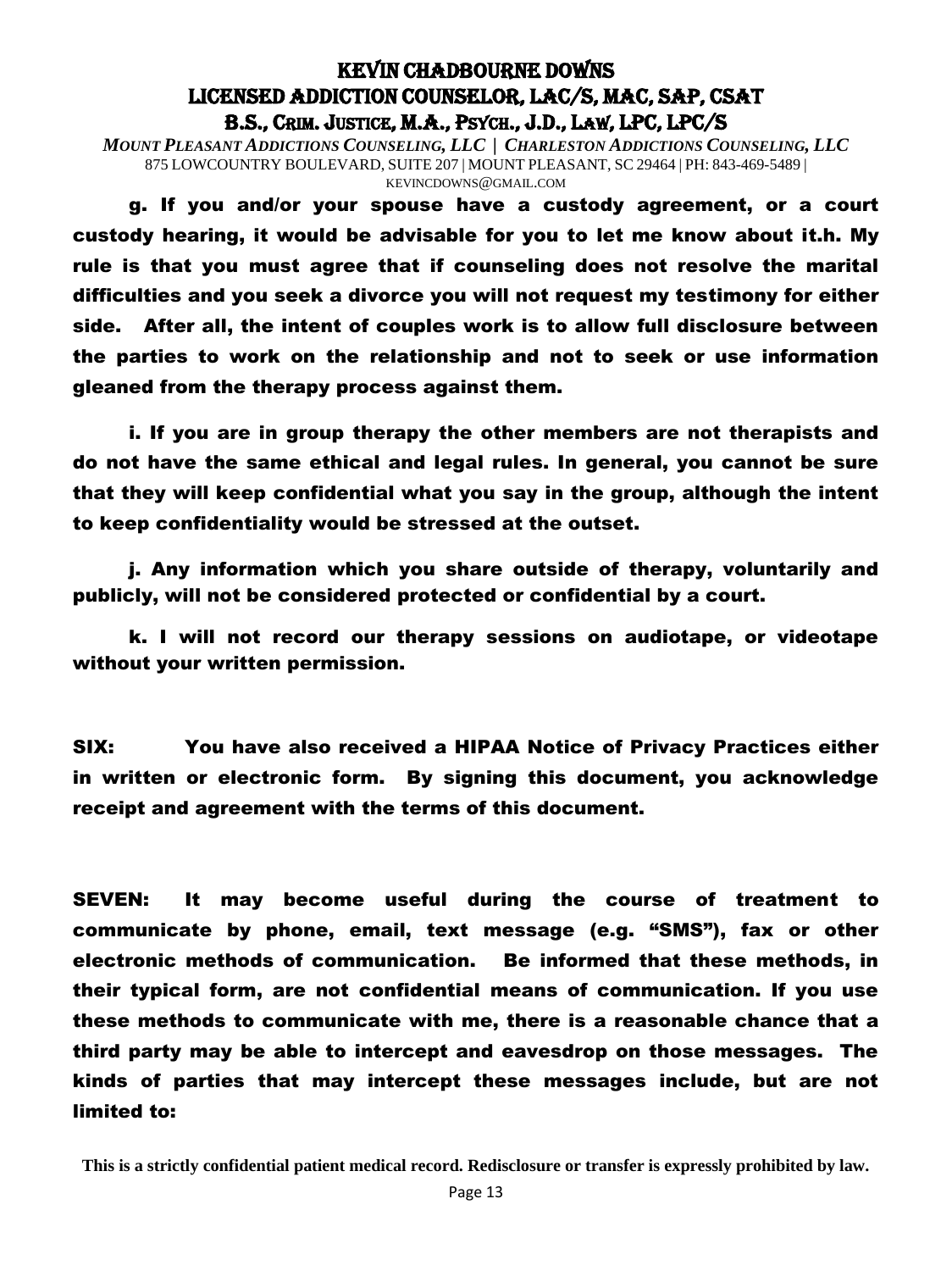MOUNT PLEASANT ADDICTIONS COUNSELING, LLC | CHARLESTON ADDICTIONS COUNSELING, LLC 875 LOWCOUNTRY BOULEVARD, SUITE 207 | MOUNT PLEASANT, SC 29464 | PH: 843-469-5489 | KEVINCDOWNS@GMAIL.COM

- People in your home or other environments who can access your phone, computer, or other devices that you use to read and write messages;
- Your employer, if you use your work email to communicate with me; and
- Third parties on the internet such as server administrators and others who monitor Internet traffic.

If there are people in your life that you don't want to access these communications, please talk with me about ways to keep these kinds of communications safe and confidential. There are ways to encrypt communications. Otherwise, by signing this document, you agree that you are knowledgeable of these limitations and agree to the risks of using this type of communication.

EIGHT: If you want me send information about our therapy to someone else, you must sign a "Release of Records (ROR)" form. I have such forms which you can review should you so desire.

As you can see, the laws and rules on confidentiality are complicated; however, you should now have enough information to enter treatment well informed. Also, while complications dealt with in this document rarely come up in my practice, please bear in mind that I am not able to give you legal advice. If you have special, or unusual concerns and need more specific advice, I strongly suggest that you talk to an attorney to protect your interests from a legal analysis/perspective.

The signatures here attest to the fact that we each have read, discussed, understand, and agree to abide by the points presented above.

| <b>Client's Signature</b>    | Date: |
|------------------------------|-------|
| <b>Therapist's Signature</b> | Time: |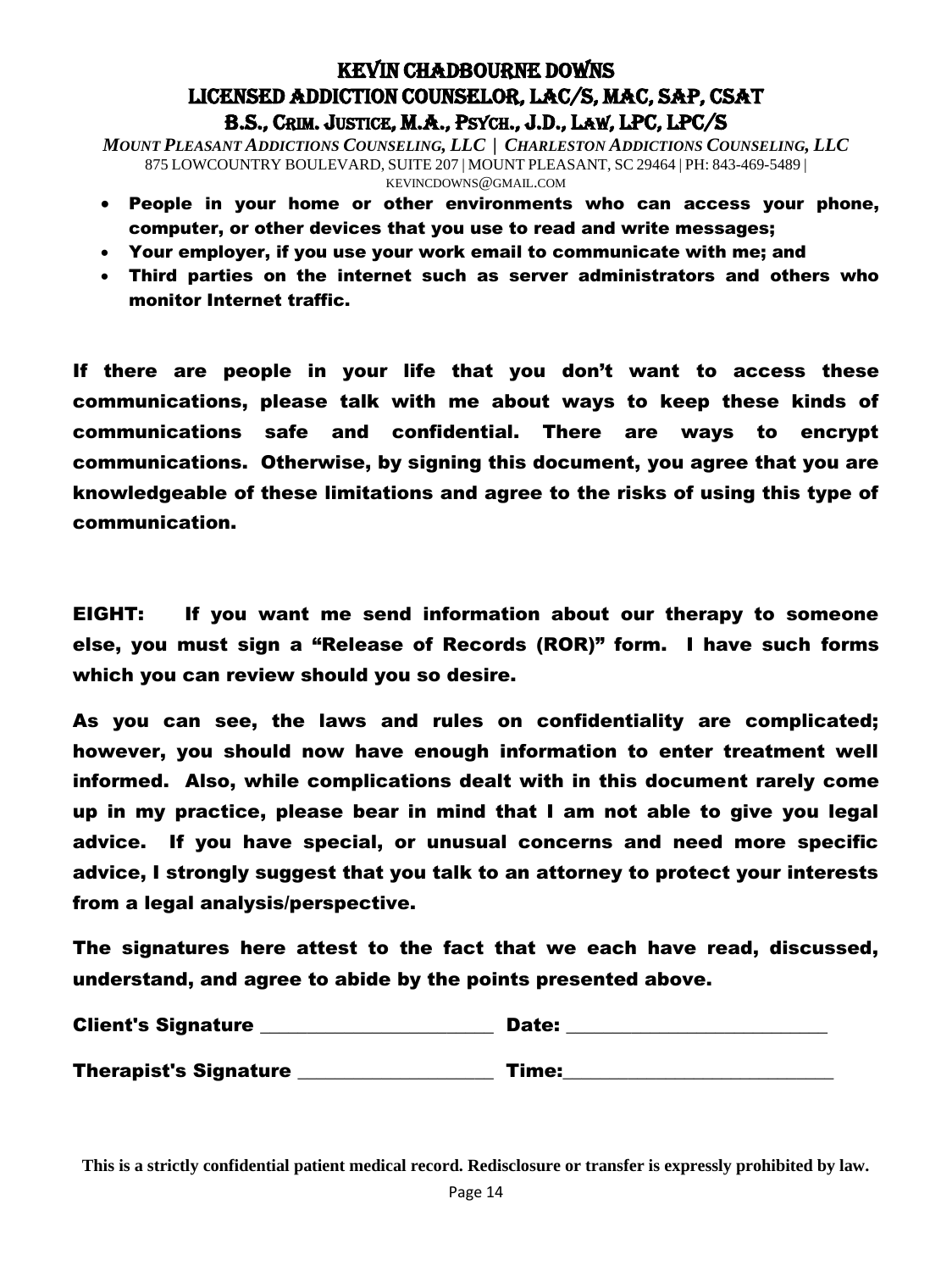MOUNT PLEASANT ADDICTIONS COUNSELING, LLC | CHARLESTON ADDICTIONS COUNSELING, LLC 875 LOWCOUNTRY BOULEVARD, SUITE 207 | MOUNT PLEASANT, SC 29464 | PH: 843-469-5489 | KEVINCDOWNS@GMAIL.COM

# **VI. CONFIDENTIALITY IN PSYCHOTHERAPY**

I appreciate your trust and the opportunity to be of Professional Therapeutic assistance to you. This document is designed to answer some frequently asked questions about my practice and our relationship, so please read all of it before you sign it at the end - to indicate your understanding of office procedures, and your willingness to abide by these policies. As you read it, please jot down any questions that come to mind so we can discuss them at our first meeting. This document is yours to keep for future reference.

#### 1. MY APPROACH TO PSYCHOTHERAPY:

You can only make the best decisions if you have enough information and understanding of how psychotherapy works. Let me discuss some aspects of psychotherapy as I see it. I embrace an eclectic approach to counseling. In other words, my style is a combination of many techniques, some of which include cognitive or rational behavior therapy, Gestalt techniques, free association, rational emotive therapy, short-term psychodynamic therapy, attachment model, family systems, and others.

Therapy can be a large commitment of time, money, and energy, so a counselor should be carefully chosen. I strongly believe you should be comfortable, encouraged, and optimistic with the counselor you choose.

You have the right to ask me about other treatments for your condition and their risks and benefits. If you could benefit from any treatments I know about that I cannot provide, I have an ethical obligation to assist you in obtaining those treatments. If at any time you wish another professional's opinion and wish to consult with another counselor, I can assist you in finding someone qualified and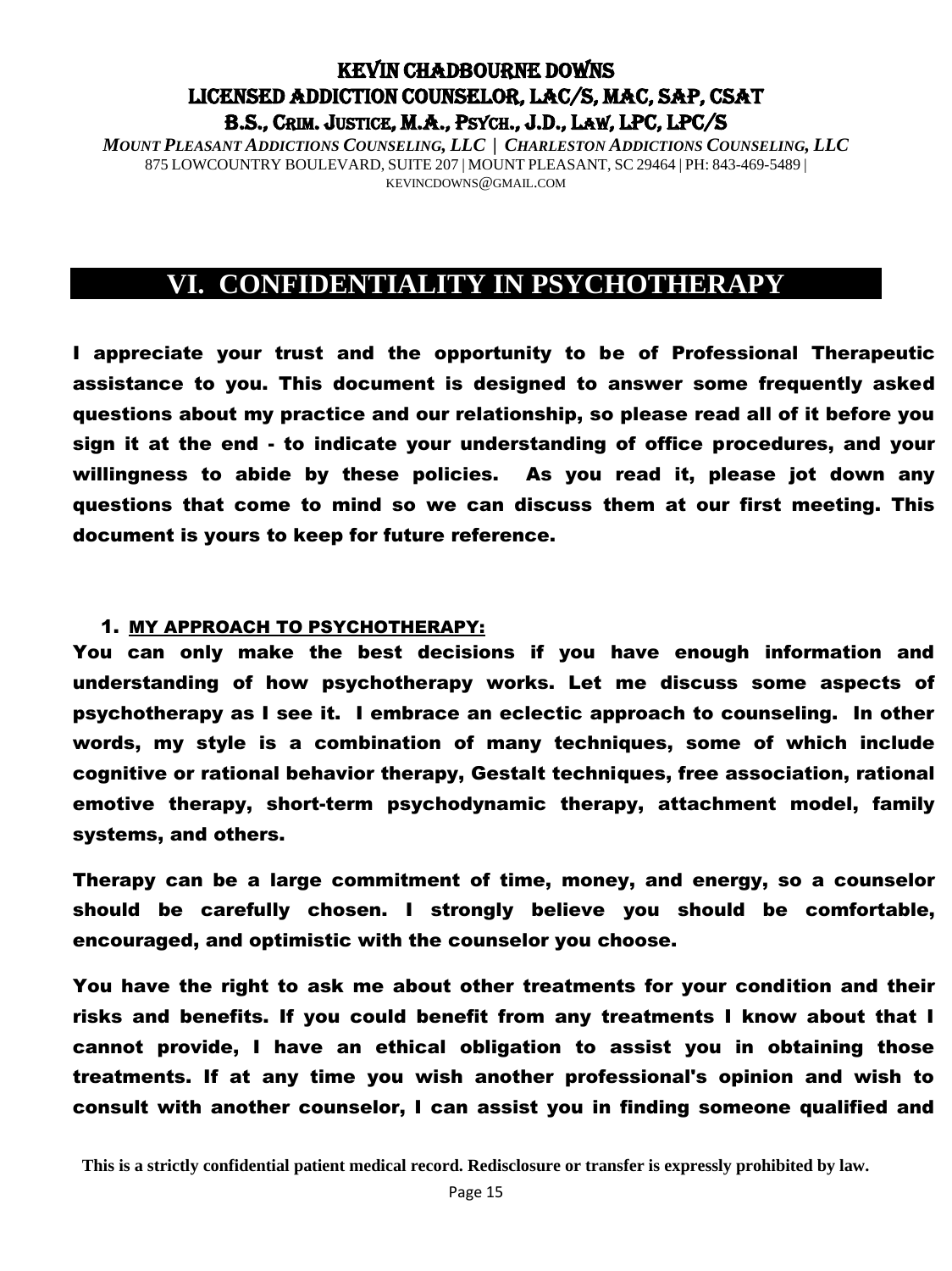MOUNT PLEASANT ADDICTIONS COUNSELING, LLC | CHARLESTON ADDICTIONS COUNSELING, LLC 875 LOWCOUNTRY BOULEVARD, SUITE 207 | MOUNT PLEASANT, SC 29464 | PH: 843-469-5489 | KEVINCDOWNS@GMAIL.COM

provide them with any information needed, included a summary of the services you have been provided.

Psychotherapy is not like visiting a medical doctor in that it requires your very active involvement and efforts to change your thoughts, feelings and behaviors. I will ask for your feedback and views on your therapy, the efforts and progress we are making, and other aspects; and I will expect you to be open about these. Offering your views and responses when they are important to you, even if I don't ask, is one of the ways you can be an active partner in your therapy.

There are no instant, painless, or passive cures, and no "magic pills." Instead, there may be homework assignments, exercises, practice sessions, and record-keeping, and perhaps other projects. Probably you will have to work on relationships and make long-term efforts.

Change will sometimes be easy and swift, but more often it will be slow and frustrating with a need for repetition.

If treatment is not progressing, I cannot ethically just keep working with you. I may then suggest that you see another counselor or professional in addition to or instead of me. For example, I may suggest that you see a physician for evaluation or prescription of medications, or attend self-help group meetings. In that event, I would fully discuss my reasoning and recommendations with you ahead of time so that we can come to an agreement.

I see therapy as a collaborative process -- one which defines the problem areas to be worked on and where assistance is offered in making the desired changes.

Periodically, together, we can evaluate our progress and goals and, if necessary, design a treatment plan, goals, and methods.

As with any powerful treatment, there are both benefits and risks associated with psychotherapy. Risks might include experiencing uncomfortable levels of feelings like sadness, guilt, anxiety, anger, frustration, loneliness, and helplessness; recalling unpleasant aspects of your history; missing work or school; or appearing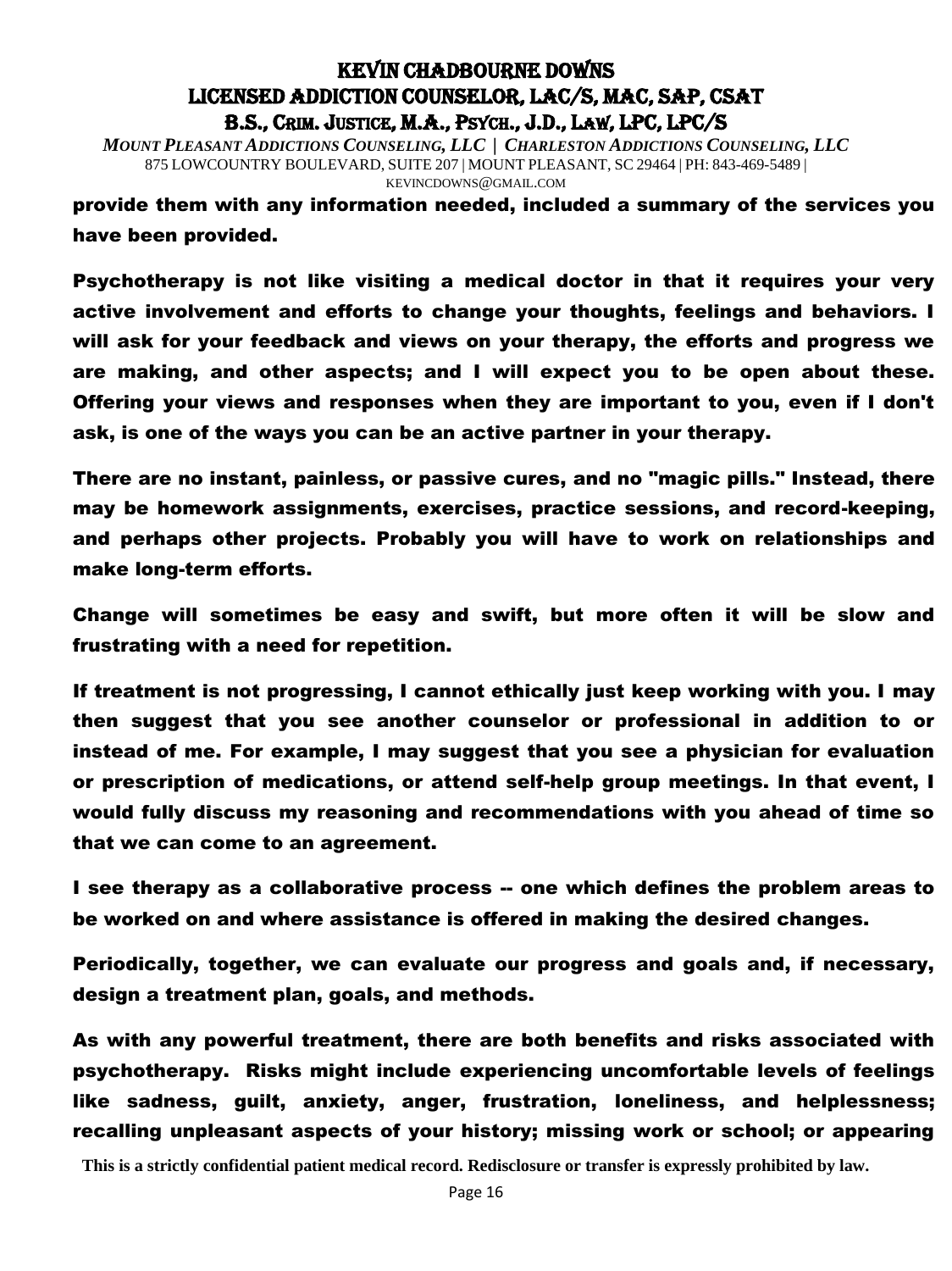MOUNT PLEASANT ADDICTIONS COUNSELING, LLC | CHARLESTON ADDICTIONS COUNSELING, LLC 875 LOWCOUNTRY BOULEVARD, SUITE 207 | MOUNT PLEASANT, SC 29464 | PH: 843-469-5489 | KEVINCDOWNS@GMAIL.COM

or being judged as mentally disturbed or inadequate. Difficulties with people important to you may occur; family secrets may be disclosed; and, despite our best efforts, therapy may not work out well. Some changes may lead to worsening of your problems or even losses (for example, therapy may lead to the decision to separate or divorce).

Despite this, you should know that psychotherapy has been repeatedly scientifically demonstrated to be of benefit for most people and in most situations. Benefits might include the lifting of a depression or no longer feeling afraid or angry or anxious.

You will have the opportunity to "talk things out" fully and completely until you are satisfied.

Relationships and skills may improve dramatically. You may be better able to cope with social or family relationships, and so receive more satisfaction from them. You may better understand your personal goals and values and thus grow as a person and become more mature.

I do not take on clients whom, in my professional opinion, I cannot help using the techniques I have available. I will, therefore, enter our relationship with optimism and an eagerness to work with you.

#### 2. SESSIONS

I usually schedule ninety (90) minutes for the "Prospective Client Consult" where in both the Therapist and the Prospective Client determine if the fundamental and requisite "Therapeutic Alliance" can be formed as well as additional information sharing to insure that the Prospective Client can make a fully informed decision regarding entering into a therapeutic relationship.

Future meetings, for the first two (2) months of counseling, are usually ninety (90) minute sessions.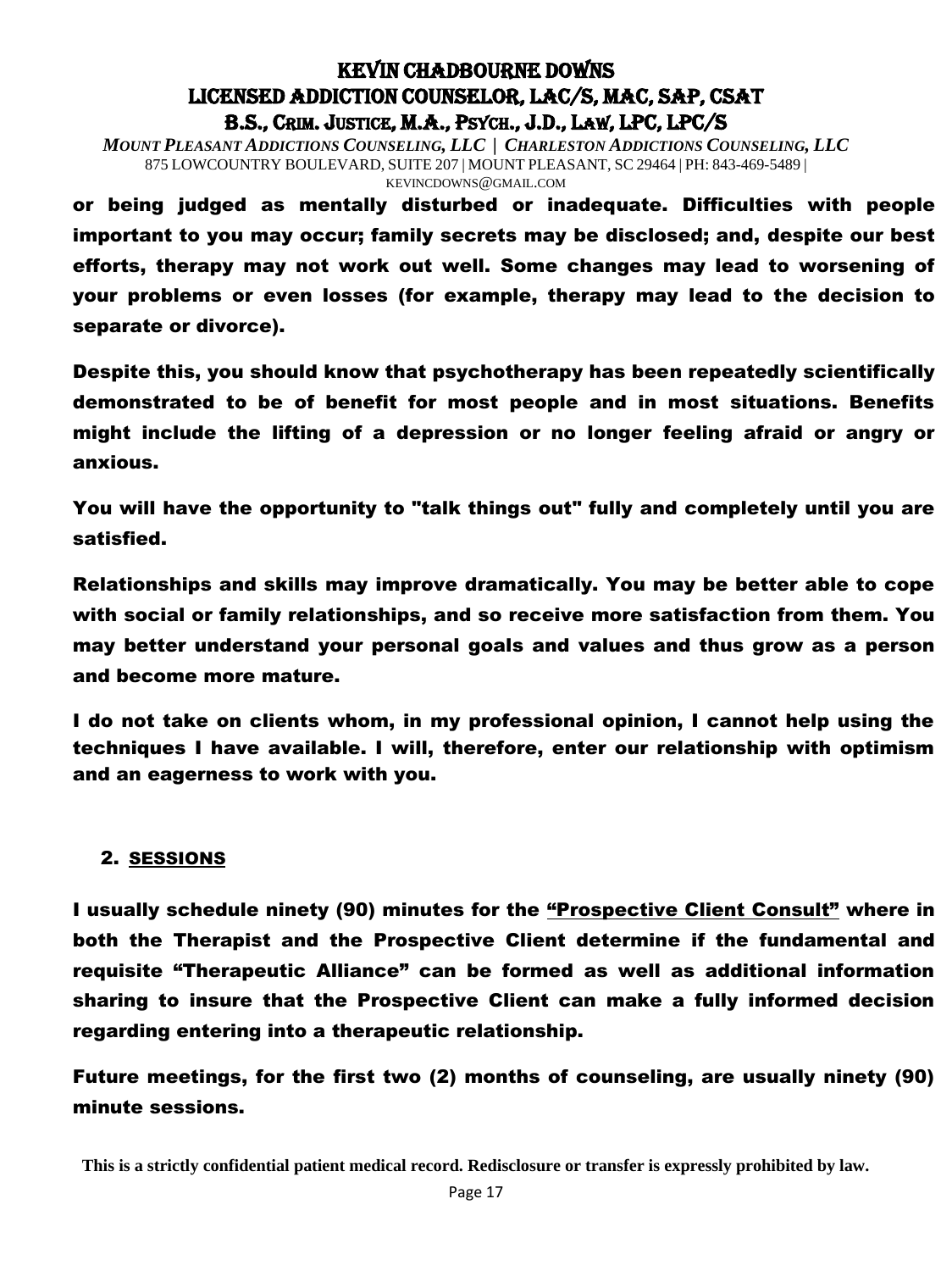MOUNT PLEASANT ADDICTIONS COUNSELING, LLC | CHARLESTON ADDICTIONS COUNSELING, LLC 875 LOWCOUNTRY BOULEVARD, SUITE 207 | MOUNT PLEASANT, SC 29464 | PH: 843-469-5489 | KEVINCDOWNS@GMAIL.COM

Then, future sessions will last approximately one (1) hour each.

We will schedule our meetings cooperatively for our mutual convenience. Addictions Therapy is complex work requiring us to meet more often over the first three or four months, and then less often over several more months. A typical schedule is as follows: once a week for the first four (4) months; then once every two weeks for the next few months; and then spaced to three or four weeks in between sessions.

An appointment is a commitment to our work and a contract between us - we each agree and promise to be here and on time. On occasion, I may not be able to start on time. For this I ask your understanding and assure you that you will receive the full time agreed to. If you are late we will probably be unable to meet for the full time scheduled - as it is likely that I have another appointment scheduled after yours.

Your session time is reserved for you. Reality does not always allow us to keep our promises, but a canceled appointment is an interruption in our work which will delay completing it.

I am rarely able to fill a canceled hour- unless I have a week's notice. I will make our meetings a first priority, and ask you to do the same to keep missed hours to a minimum.

I do not have available personnel to supervise children in the reception area while we are meeting. Therefore, I request that you do not bring children with you that need supervision unless you have someone who can sit with them.

#### 3. FEES FOR PSYCHOTHERAPEUTIC SERVICES RENDERED:

In any professional relationship, payment for services is an important issue. This is even truer in therapy, where clarity of relationships and responsibilities is one goal of treatment. You are responsible for assuring that services are paid for; this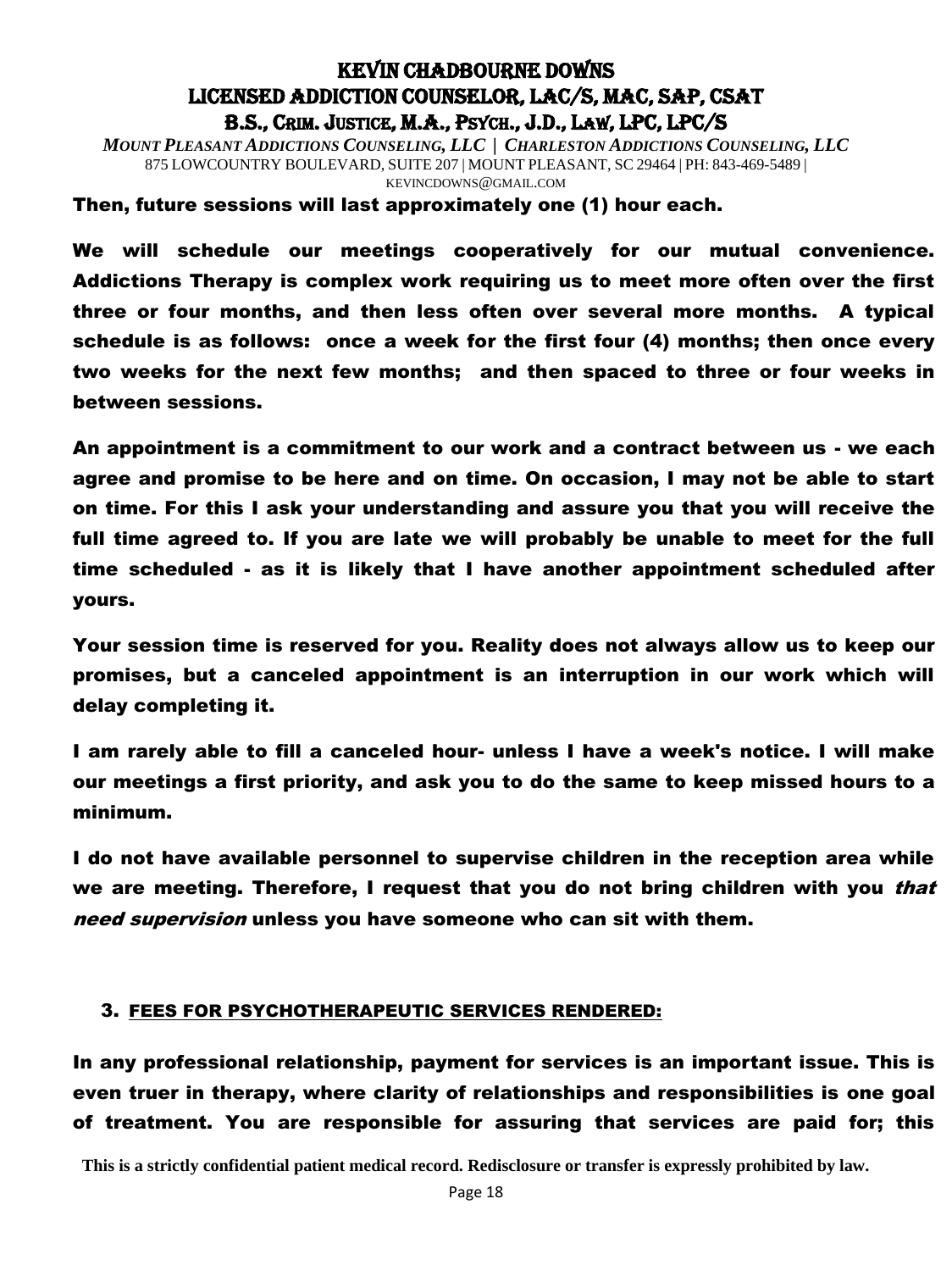MOUNT PLEASANT ADDICTIONS COUNSELING, LLC | CHARLESTON ADDICTIONS COUNSELING, LLC 875 LOWCOUNTRY BOULEVARD, SUITE 207 | MOUNT PLEASANT, SC 29464 | PH: 843-469-5489 | KEVINCDOWNS@GMAIL.COM

demonstrates your seriousness, sincerity, and maturity. My regular fee for a "Prospective Client Consult" is \$200.00 for a ninety (90) minute Consult session; and sixty (60) minute therapy services are charged at \$150.00. I charge \$225.00 for ninety (90) minute Sessions. For clients who have insurance, there are specific contract rates, deductibles, co-pays and/or co-insurance amounts, and if you don't know the specifics of your policy, I can have my medical biller investigate the correct amounts to be paid. In unusual circumstances we may, before the end of our first meeting, negotiate other arrangements. In addition, I charge \$125.00 per hour for report-writing, \$100.00 per hour for document review/analysis, and \$200.00 per hour for court appearances. For those utilizing my services as a mediator, my fee is \$175.00 per hour; for those utilizing my services to oversee visitation, my fee is \$100.00 per hour plus travel costs averaging \$25.00 per hour. I charge \$150.00 per Test Instrument I administer which includes license purchase fee, test administration, analysis and interpretation.

The abovementioned fees applicable to you are, also, outlined on your "AGREEMENT TO PAY FOR PROFESSIONAL SERVICES" document.

I will assume that our agreed-upon financial relationship will continue in effect as long as I provide services, or until you inform me that you wish to end it. I will expect you to pay for any services rendered to you until the time our relationship is terminated.

#### 4. BILLING, INSURANCE, AND PAYMENTS

Unless we have other arrangements, I would greatly prefer that you pay for each session (or any approved co-pay) by the end of the meeting. Please do not interpret this as any distrust of you or lack of faith in your responsibility and maturity. In my experience, I have found that this arrangement keeps our attention focused on our goals and makes it most productive. If paying by check, I suggest that you make out your check (payable to Kevin Chadbourne Downs) before each session begins so that our time will be used most productively.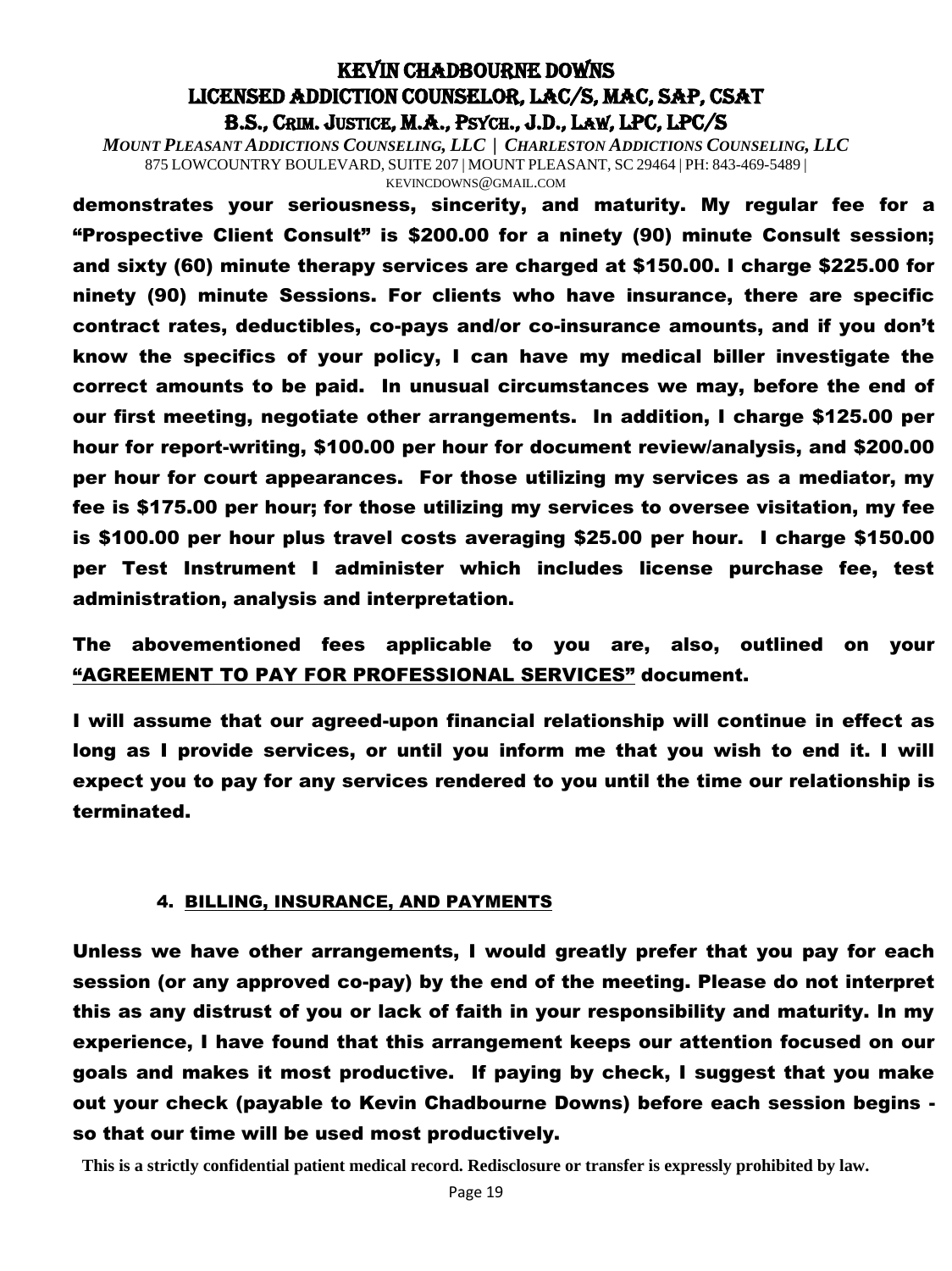MOUNT PLEASANT ADDICTIONS COUNSELING, LLC | CHARLESTON ADDICTIONS COUNSELING, LLC 875 LOWCOUNTRY BOULEVARD, SUITE 207 | MOUNT PLEASANT, SC 29464 | PH: 843-469-5489 | KEVINCDOWNS@GMAIL.COM

If you have health insurance which may pay all of or a portion of my fee, if I am not already an approved provider, I will help you with your insurance claim forms or provide you an insurance form known as a "Superbill." However, please bear in mind that you are responsible and not your insurance company, for paying the Therapeutic fees we agreed upon.

If I have agreed to bill a third party for your co-pays or services, and they do not make timely payment after being appropriately invoiced, then payment will be expected from you (the client). If there is any problem with my charges, billing, your insurance, or any other point, please bring it to my attention and I will do the same with you. Such problems can interfere greatly with our work, and must be resolved openly and without delay.

#### 5. INSURANCE COVERAGE AND REIMBURSEMENT

As a Licensed Addiction Counselor, my services for evaluation and psychotherapy are partly reimbursable to you under many health insurance plans. For some plans you may need to get a physician's referral for psychotherapy, which must be dated before we meet; so read your plan carefully. Because health insurance is written by so many companies, I may not be able to tell what your plan covers. Please read your plan's booklet under coverage for "Out-patient Psychotherapy" or "Behavioral Health coverage" and call their office to find out the information you need. You are responsible for verifying your insurance coverage's, deductibles, reimbursement rates, co-payments, and other aspects because the contract is between you and the insurance company. If I am already an approved provider for your insurance plan, that will make things a lot easier. Currently I am a provider for most of the Blue Cross plans, Aetna, Beacon, Cigna, United Healthcare and Tri-Care, as well as many Employee Assistance Programs (EAP).

**This is a strictly confidential patient medical record. Redisclosure or transfer is expressly prohibited by law.** If I am not in network with your insurance company, you can apply for reimbursement by simply mailing them my Statement (called a "Superbill") and a completed copy of their Claim Form which you can get from your employer's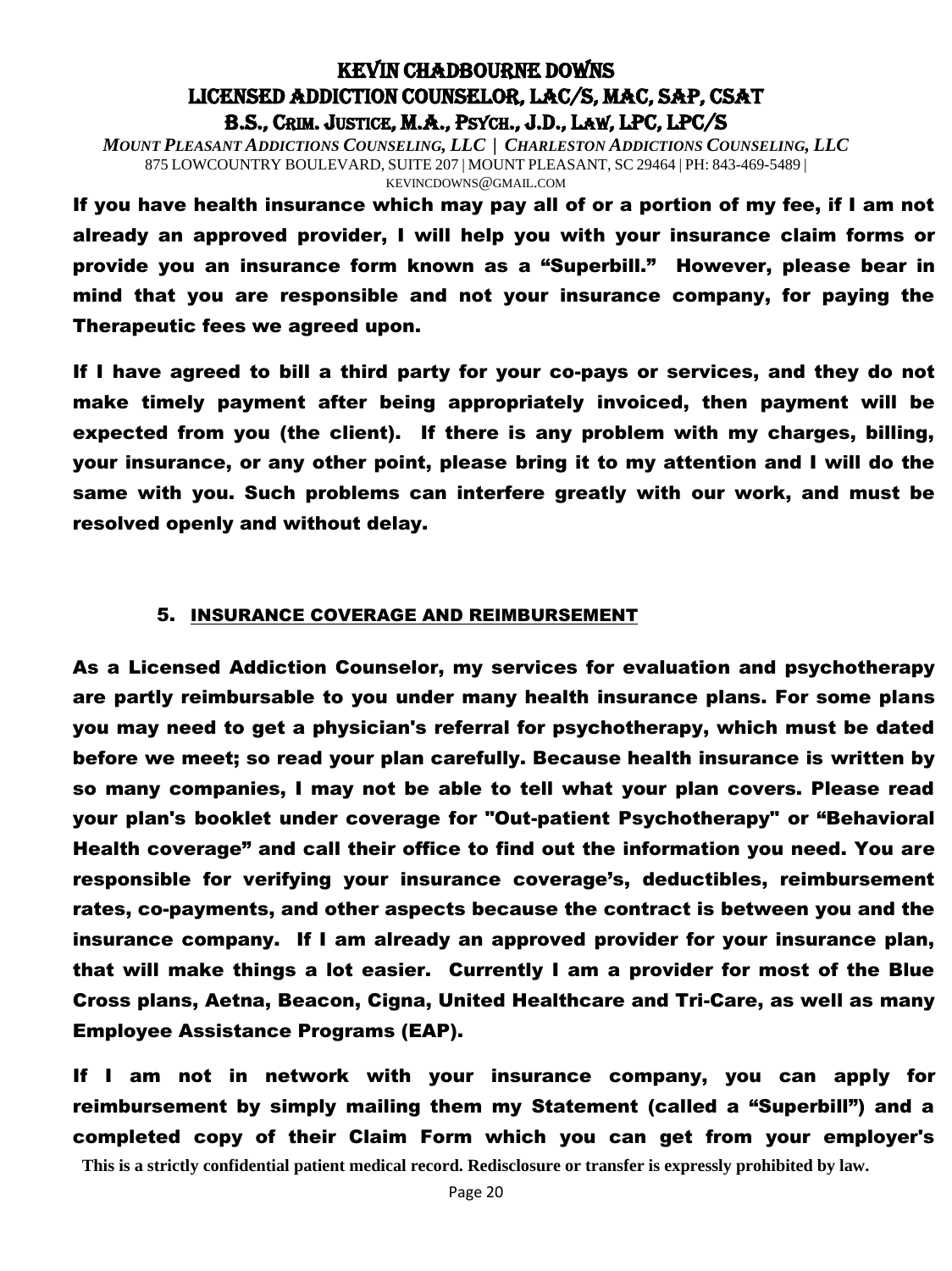MOUNT PLEASANT ADDICTIONS COUNSELING, LLC | CHARLESTON ADDICTIONS COUNSELING, LLC 875 LOWCOUNTRY BOULEVARD, SUITE 207 | MOUNT PLEASANT, SC 29464 | PH: 843-469-5489 | KEVINCDOWNS@GMAIL.COM

Benefits Office, or by calling the insurance company. You can just attach the "Superbill" to the back of their Claim Form, and send it to them. Insurance companies are guided by HIPAA regulations, and if requested should only receive a Designated Record Set (DRS) which includes your name, social security number, dates of first/last sessions and number of sessions, billing code, test results (if any), a symptoms and functionality checklist, and your provisional diagnosis (along with my fees/billing). This DRS becomes part of your permanent medical record, and although my experience indicates that a negative reflection is not at all a likely result, its possible influence on your future should be discussed with me if you are concerned. Basically, my policy is to provide the minimum information necessary for you to obtain appropriate reimbursement.

If you belong to an HMO or any other managed health care programs they will have rules, limitations and procedures which we should discuss. Please bring your health insurance card with you to our first meeting so that I can have my medical biller check out the limits and specifics of your policy. By signing this statement, unless otherwise discussed, you give me permission to allow my medical biller to contact your insurance carrier in order to check on policy details, and to file medical claims for you.

#### 6. CONTACTING THERAPIST:

Out of consideration I usually do not take calls when I am in session with a client; I will note the call and, as soon as I can, pick up any messages left. My professional Office mailing address is: Charleston Addictions Counseling, LLC., 875 Lowcountry Boulevard, Suite 207, Mount Pleasant, South Carolina 29464-3094. I cannot always be reached by phone immediately, but the office number is (843) 469-5489. If you leave a message, calls are usually returned by the end of that business day. In the event of emergency, or if you have the need to reach me quickly, call (843) 469- 5489, and state that that your call "…is an Emergency." In emergencies, however, your calls will be returned as quickly as possible. In a dire emergency, if you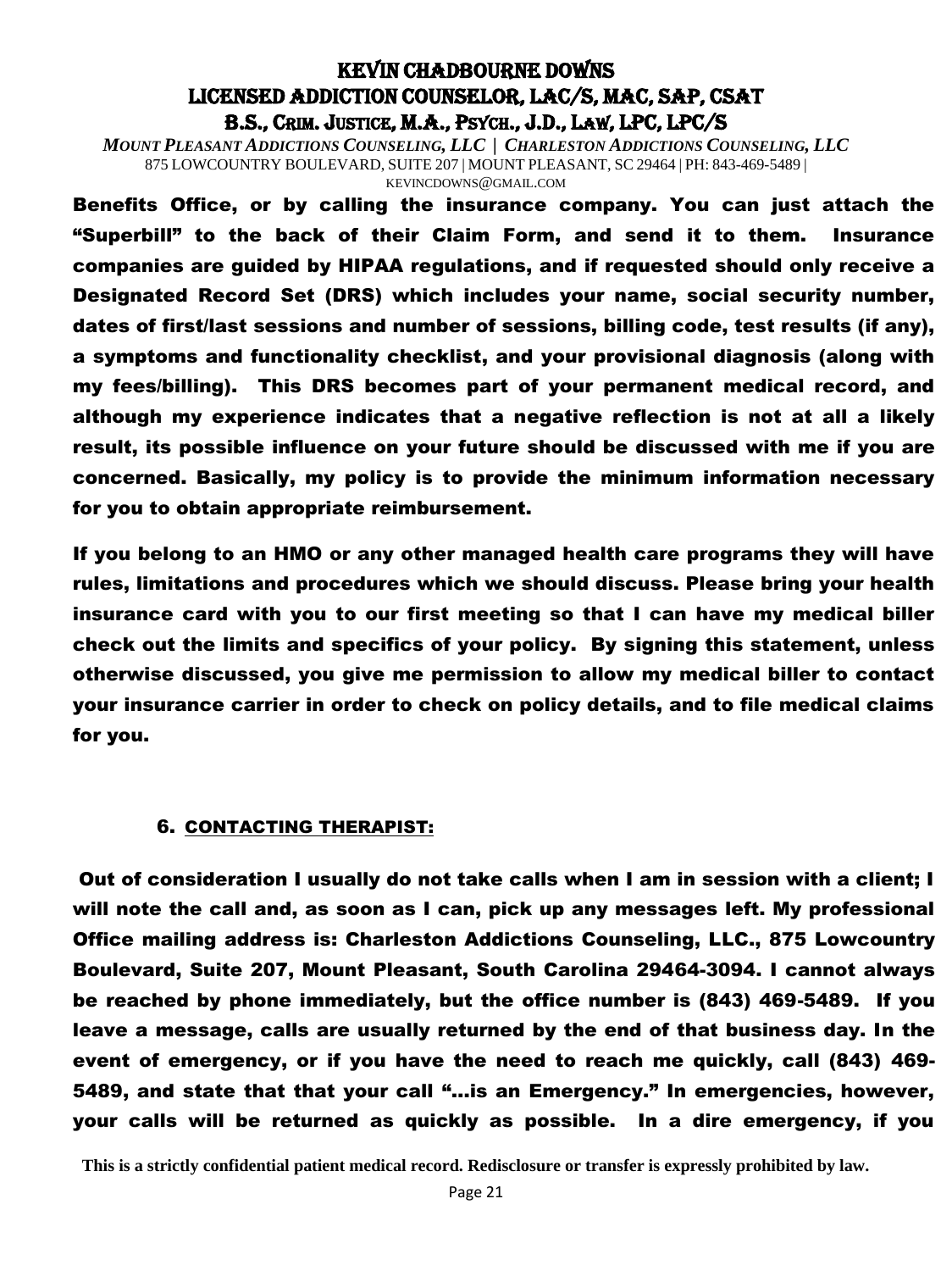MOUNT PLEASANT ADDICTIONS COUNSELING, LLC | CHARLESTON ADDICTIONS COUNSELING, LLC 875 LOWCOUNTRY BOULEVARD, SUITE 207 | MOUNT PLEASANT, SC 29464 | PH: 843-469-5489 | KEVINCDOWNS@GMAIL.COM

cannot reach me, you might: call your personal physician; go the nearest emergency room; and ask for the psychiatrist, psychiatric resident or house officer on call; or call the Emergency Response Number at 9-1-1.

Other emergency possibilities include: Mobile Crisis (a division of mental health that is available 24 hours per day to Charleston, and Dorchester County residents) at (843) 414-2350; or the HOTLINE (211 or 747-HELP) which is a 24 hour counseling and/or crisis line available throughout the state.

I am, also, a "Tele-health" provider and some insurances cover appointments held over the phone, or using HIPAA-approved software. I use "Doxy.me", which is specifically HIPAA-approved, and easy to use. You do not have to have to install any software, and it can be used with your mobile phone, laptop or other device(s).

#### 7. CONFIDENTIALITY

I regard the information you share with me with the greatest respect so I want us to be as clear as possible about how it will be handled. In *general*, I will tell no one what you tell me. The confidentiality of our conversations, including your records, is legally protected by Federal and State law, including HIPAA, and by my Counseling profession's Ethical Principles, in all but a few rare circumstances. These are outlined in my handout on *Confidentiality and Psychotherapy* which is also being provided to you.

I retain a third-party billing Corporation, Pettigrew Medical Billing, to process insurance claims, and Pettigrew Medical Billing makes every effort to preserve the confidentiality and anonymity of all my clients. Please be advised that Pettigrew does not see my Client clinical records. Generally we will not use your name on the telephone - so as to further protect confidentiality. I, also, ask each client to abide by the "Golden Rule" which would preclude your disclosing the identity (or names) of any other clients being seen at this office (or whom you accidentally encounter here in the office, or in the waiting room).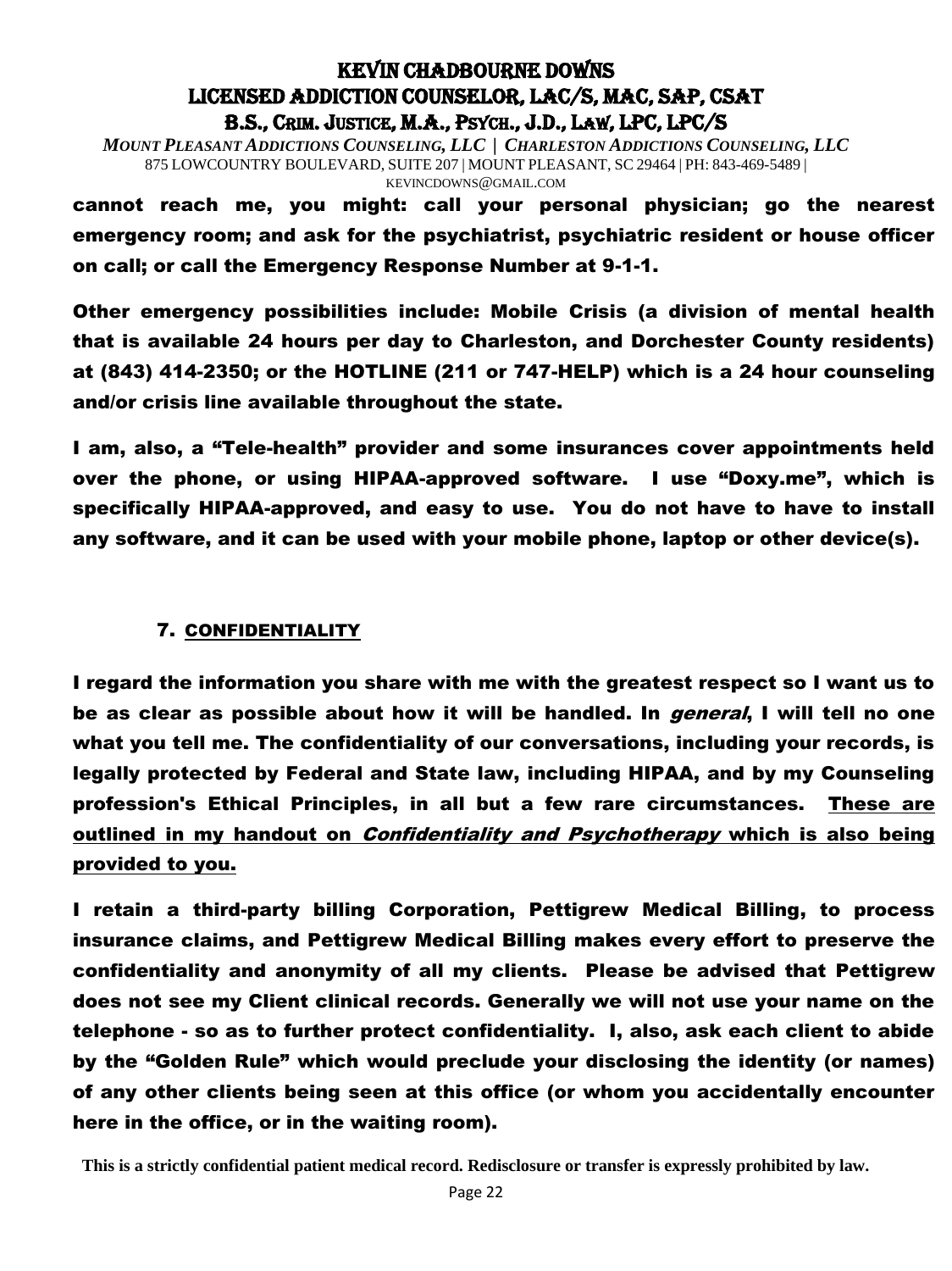MOUNT PLEASANT ADDICTIONS COUNSELING, LLC | CHARLESTON ADDICTIONS COUNSELING, LLC 875 LOWCOUNTRY BOULEVARD, SUITE 207 | MOUNT PLEASANT, SC 29464 | PH: 843-469-5489 | KEVINCDOWNS@GMAIL.COM

Also, as outlined in my Confidentiality document, communication(s) through electronic communication is generally not secure. By signing this document, you consent to the use of unsecured email, and mobile phone text messaging to transmit information relating to scheduling appointments, and information on billing and payment.

#### 8. MY THERAPEUTIC PRINCIPLES

Each counselor has been taught and has expanded upon a way of doing therapy, where we have developed rules or methods which have worked well. I will be happy to explain or clarify these if you would like more information.

I often lend books, which you may keep as long as they are of use to you; but (unless otherwise instructed) I ask you to return them, so that I may lend them to other clients. I may also give you photocopies of articles or informational handouts which are yours to keep.

I often take notes during sessions, and sometimes ask my clients to take notes, both during the session, and at home. Periodically, I will also negotiate homework assignments with you. These can be a crucial component of personal change, and if you are willing to fully participate with these tasks, you will maximize your therapy dollars.

#### 9. CLIENT TREATMENT FILES

You have the right to review your medical record (see limitations in HIPAA section of Confidentiality handout) in my Office files at any time, to request additions or corrections, and to obtain copies (with your written permission) for other professionals to use.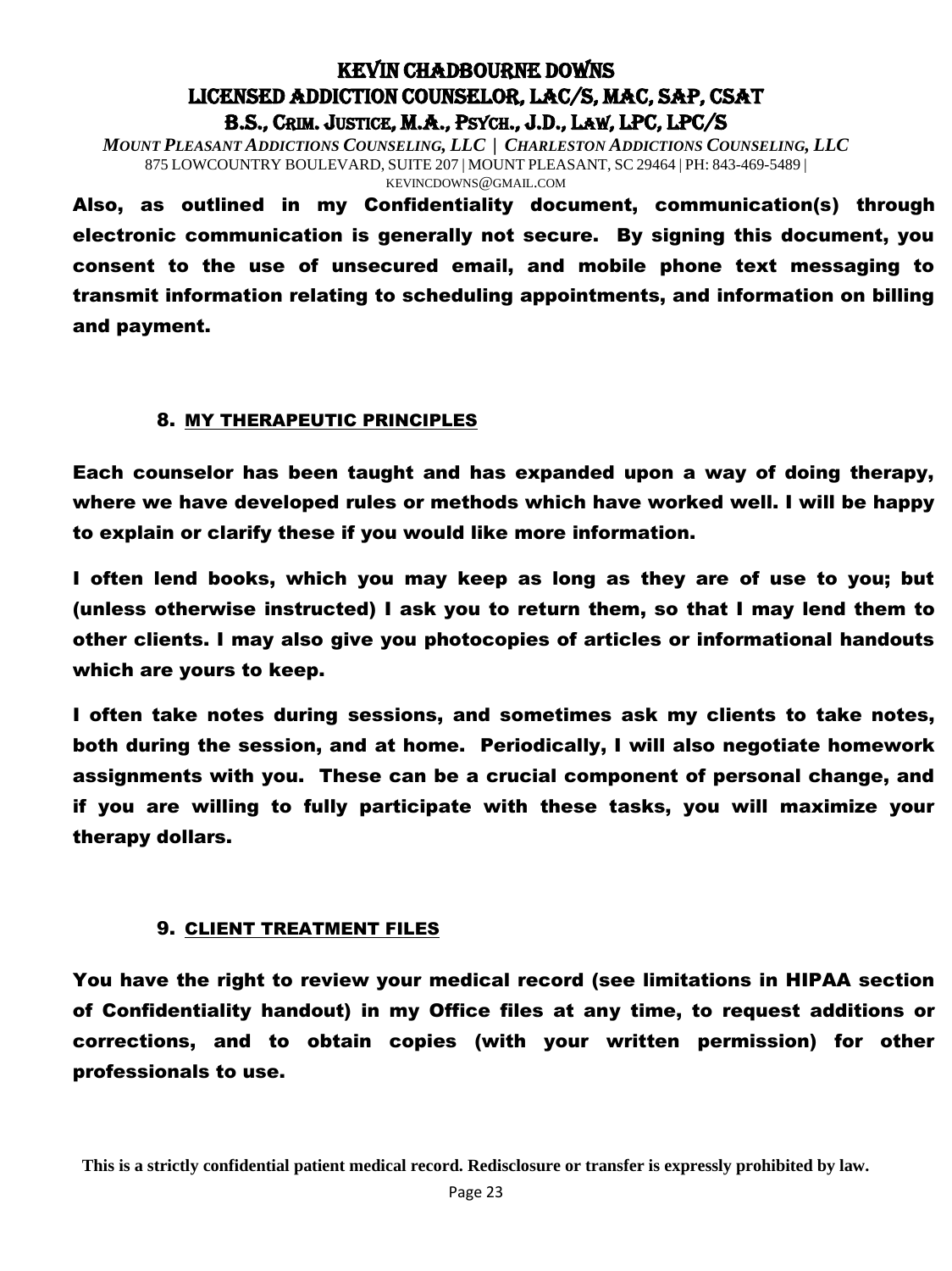MOUNT PLEASANT ADDICTIONS COUNSELING, LLC | CHARLESTON ADDICTIONS COUNSELING, LLC 875 LOWCOUNTRY BOULEVARD, SUITE 207 | MOUNT PLEASANT, SC 29464 | PH: 843-469-5489 | KEVINCDOWNS@GMAIL.COM

South Carolina law, also, requires that I keep your case records in a secure place for at least ten (10) years after we last meet, or have had any professional contact. (For minors, South Carolina law requires such records be maintained for at least five (5) years, and in the case where a minor is thirteen (13) years of age or less, up to five (5) years after the age of majority, or eighteen (18) years old).

#### 10. TERMINATION OF THERAPEUTIC SERVICES

Termination of Therapeutic Services is inevitable. It should not be done casually, as it can be made a most valuable part of our work. If you would like to take a "vacation" from therapy, we should discuss this - so as to make it most productive.

#### 11. EVALUATION OF TREATMENT SERVICES

If at any time, you feel dissatisfaction with any aspect of therapy, please discuss your views, reasons, concerns, or plans regarding whatever is troubling you with me, as soon as possible, so we can resolve the problem.

#### 12. CLIENT DESIGNATED CONTACT PERSON

If, during our work together, there is an emergency, or I become concerned about your personal safety, or the possibility of your injuring someone else, I am morally and legally obligated to contact the person you identified upon completion of your intake information document.

#### 13. THERAPIST'S EDUCATIONAL / PROFESSIONAL BACKGROUND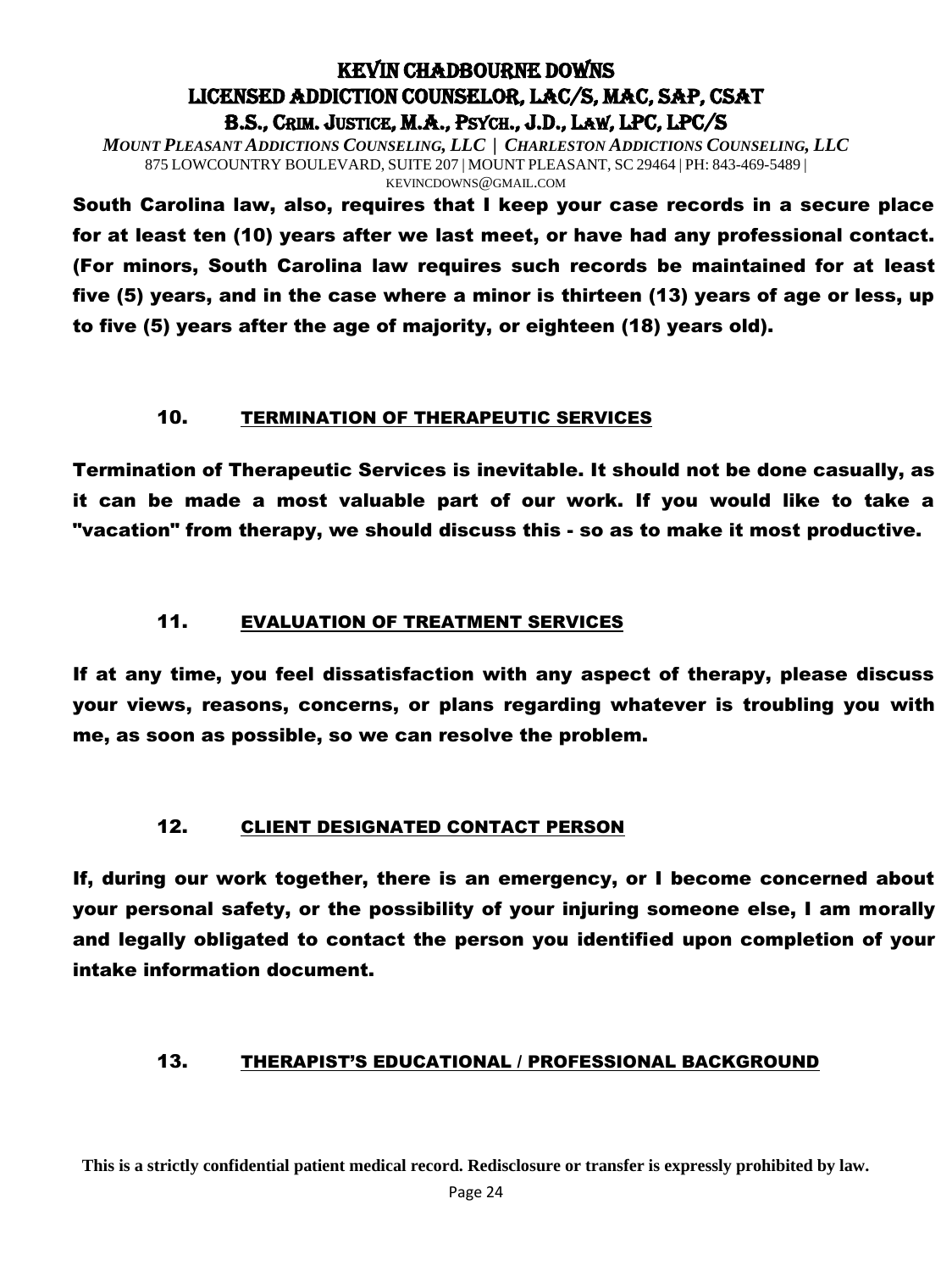MOUNT PLEASANT ADDICTIONS COUNSELING, LLC | CHARLESTON ADDICTIONS COUNSELING, LLC 875 LOWCOUNTRY BOULEVARD, SUITE 207 | MOUNT PLEASANT, SC 29464 | PH: 843-469-5489 | KEVINCDOWNS@GMAIL.COM

Because we all need to know we are in good hands, I indicate my credentials below. If you wish more information on my background or training, please feel free to ask. I am a: South Carolina/ Licensed Addiction Counselor (SC/LAC); South Carolina/ Licensed Addiction Counselor/Supervisor (SC/LAC-S); a South Carolina/Licensed Professional Counselor (SC/LPC); a South Carolina/Licensed Professional Counselor/Supervisor (SC/LPC-S); a Certified Master Addiction Counselor (MAC); a Certified Substance Abuse Professional (SAP); a Certified Sex Addiction Therapist (CSAT); and a Certified Arise Interventionist-II (CAI-II).

I have a: Bachelors of Science Degree, Criminal Justice, Northeastern University, Boston, Ma; Masters of Arts in Psychology/Counseling, Webster University, North Charleston, SC; and a Juris Doctor Degree, Law, New England School of Law, Boston, Ma.

I have been continuously licensed, in good standing, to practice law for thirty-four (34) years in the following three (3) legal jurisdictions: Commonwealth of Massachusetts Bar; District of Columbia (DC) Bar; and the Federal District of Massachusetts Bar.

I have been professionally employed in the following three (3) professions: Law Enforcement, Undercover Narcotics Agent, and Homicide Detective; International Investigative Attorney where I investigated violations of the Federal Foreign Corrupt Practices Act (FCPA) in over fifty (50) countries; and, now, my current profession as a South Carolina/Licensed Addictions Counselor, et al.

I have served seven (7) years as Vice-Chairman of the Advisory Board for Charleston County's premier Alcohol and Drug Treatment Facility, entitled "The Charleston Center."

I serve as a "Pro Bono" Addiction Counselor resource in support of the Mount Pleasant Police Department, Mount Pleasant, South Carolina.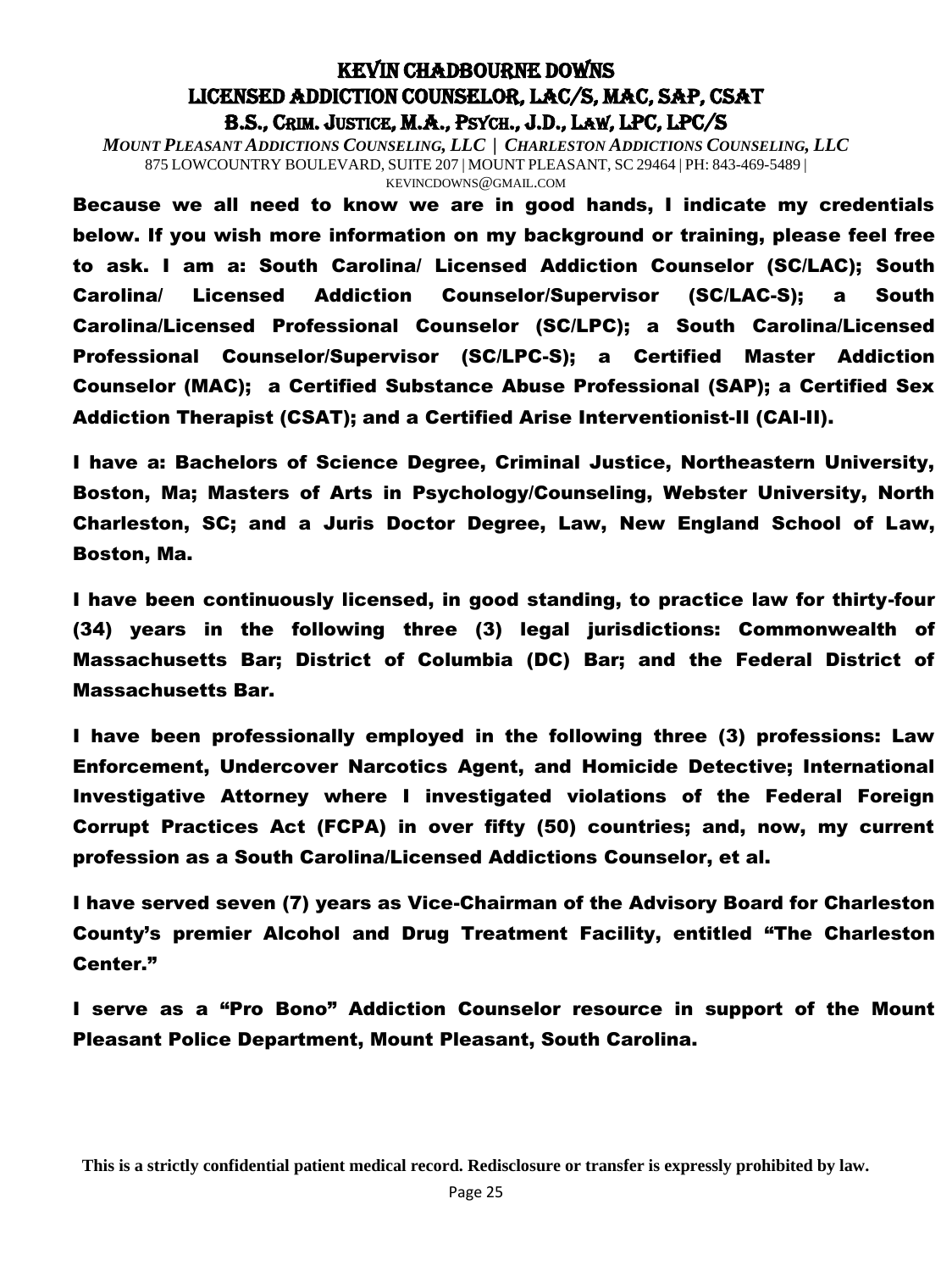MOUNT PLEASANT ADDICTIONS COUNSELING, LLC | CHARLESTON ADDICTIONS COUNSELING, LLC 875 LOWCOUNTRY BOULEVARD, SUITE 207 | MOUNT PLEASANT, SC 29464 | PH: 843-469-5489 | KEVINCDOWNS@GMAIL.COM

I am an Addiction Counselor resource used by the South Carolina/Recovering Professional Program (SC/RPP) for Medical Health Care Professionals, and by the South Carolina "Lawyers Helping Lawyers Program" to assist members of the South Carolina Bar with mental health related issues.

I, also, serve as a contracted Counselor resource for several National "Employee Assistance Programs (EAP)."

#### 14. COMPLAINT PROCEDURES

If you are dissatisfied with any aspect of my work please raise your concerns with me immediately. Dissatisfactions will make our working together slower and more difficult if not resolved. If you feel that you have been treated unfairly or even unethically, by me or any other counselor, and cannot resolve this problem with me, you can contact the South Carolina/Board of Examiners (mailing address: PO Box 11329, Columbia, SC 29211; phone number (803) 896-4658), and speak to the Chairperson of the Ethics Committee for clarification, or to lodge a complaint. There may be other options which I would be glad to expound upon if you so desire.

#### 15. ADDITIONAL POINTS OF PROFESSIONAL REFERENCE

- A. CODE OF ETHICS: Like any health care professional, I have an ethical responsibility and am also available to answer professional questions which you have the right to raise. I fully abide by the Ethical Principles of the American Mental Health Counselor Association and the South Carolina/Board of Examiners for Licensed Professional Counselors.
- B. OUT-OF-OFFICE CONTACT: As a result of our special, professional relationship, one frustration of being a counselor is that I cannot now nor will I ever be your "friend."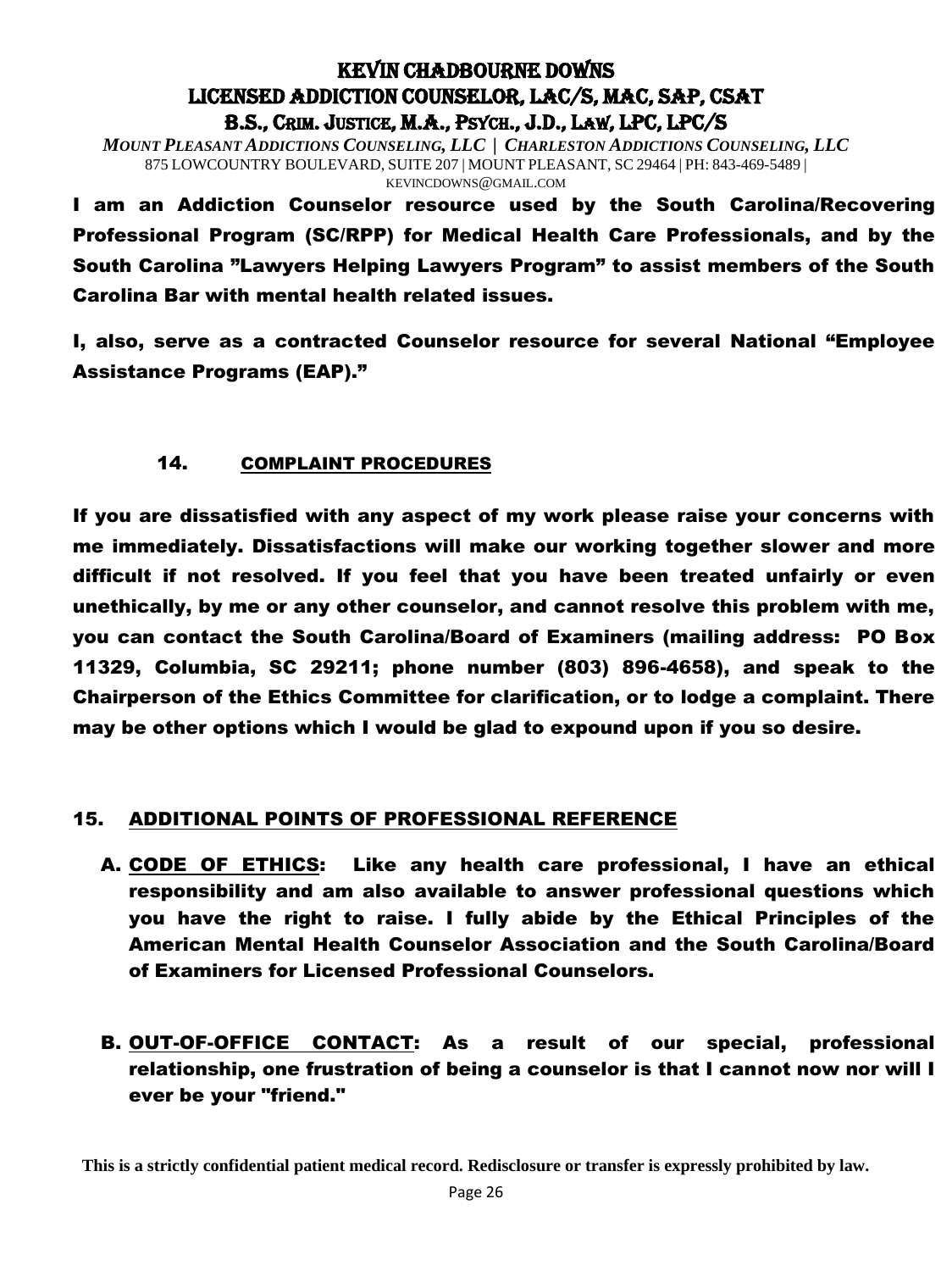MOUNT PLEASANT ADDICTIONS COUNSELING, LLC | CHARLESTON ADDICTIONS COUNSELING, LLC 875 LOWCOUNTRY BOULEVARD, SUITE 207 | MOUNT PLEASANT, SC 29464 | PH: 843-469-5489 | KEVINCDOWNS@GMAIL.COM

I will not see you socially or enter into any business or other relationship besides the therapeutic one, no matter how rational or beneficial it may seem at the time.

For this reason, my licensure board mandates that we not request, or accept friend requests on social media sites like Facebook. If we meet on the street or socially, I will minimize our conversation - so as not to run any risk of breaching confidentiality in an open environment. I will never introduce you to someone I may be with as "a client". You are welcome to approach me if you wish to, but please know I will not initiate any contact in ethical respect for your privacy. Also, I will never betray your trust, nor could we ever enter into or pursue a sexual relationship, as that would be highly unethical.

C. MEMORY WORK: People often approach me to help them recover memories of past traumas. I do not employ hypnosis as part of the techniques I use.

I will be happy to work with you to sort out troublesome memories, intrusive thoughts, dreams, etc., however memory work often does not have concrete resolution. Regardless of whether we can prove that a memory or dream is based on fact, we can work with the feelings associated with same.

- D. PROFESSIONAL LIMITATIONS: I am not licensed or trained to practice medicine, and/or social work and am not willing, nor capable, of giving you trustworthy advice from other professional points of view.
- E. NON-DISCRIMINATION: In my professional practices, as counselor, consultant, mediator, guardian and/or teacher, I do not discriminate in accepting and treating patients, clients, students or others on any of these bases: age, gender, marital status, race, color, religious beliefs or creed, belief, ancestry, national or ethnic origin, ethnicity, location of residence, physical or mental disability or handicap, veteran status, sexual orientation,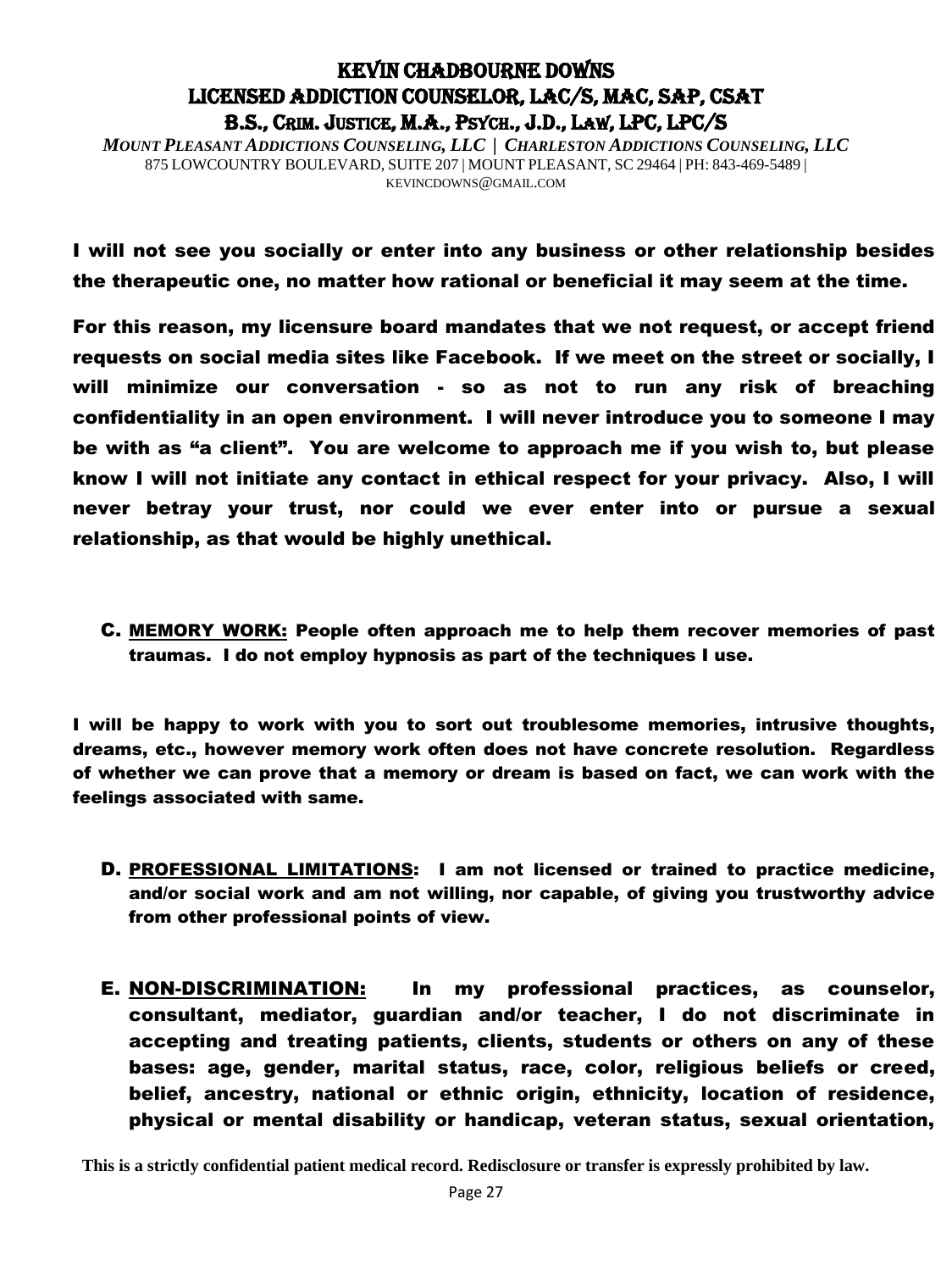MOUNT PLEASANT ADDICTIONS COUNSELING, LLC | CHARLESTON ADDICTIONS COUNSELING, LLC 875 LOWCOUNTRY BOULEVARD, SUITE 207 | MOUNT PLEASANT, SC 29464 | PH: 843-469-5489 | KEVINCDOWNS@GMAIL.COM

health status, having a criminal record unrelated to present dangerousness, or in violation of federal, state or local laws or executive orders. This is both a personal commitment and is made in accordance with Federal, State and local laws and regulations. If you believe you have been discriminated against please bring this matter to my attention immediately.

#### 17. CONTRACT AGREEMENT:

I, Client, have read (or had read to me) the issues and points stated above, discussed them where I was not clear about those points, had my questions fully answered, and understood, and agree to comply with them.

As such, I, hereby, voluntarily agree to enter into psychotherapeutic counseling services with this Counselor, Mr. Kevin Chadbourne Downs, as indicated by my signature below.

\_\_\_\_\_\_\_\_\_\_\_\_\_\_\_\_\_\_\_\_\_\_\_\_\_\_\_\_\_\_\_\_\_\_\_\_\_\_\_ \_\_\_\_\_\_\_\_\_\_\_\_\_\_\_\_\_\_\_\_\_\_\_\_\_\_\_\_\_

**Client** Date **Date** 

I, Mr. Kevin Chadbourne Downs, the Counselor, having interacted for a suitable period of time with the client, and find no reason to believe that client is not fully competent to give full, and voluntary consent to psychotherapeutic counseling treatment.

Furthermore, I believe the issues raised above are fully understood, and because I have personally informed the client of the above-stated issues and points, discussed them, and responded to all questions raised, I agree to enter into psychotherapeutic treatment with this client, as indicated by my signature below.

 $\_$  , and the set of the set of the set of the set of the set of the set of the set of the set of the set of the set of the set of the set of the set of the set of the set of the set of the set of the set of the set of th

#### **Counselor** Date **Date**

I, truly, appreciate the opportunity you have given me to be of Professional Psychotherapeutic Counseling Service to you, and am happy to receive your questions, comments, suggestions, and/or concerns at any time.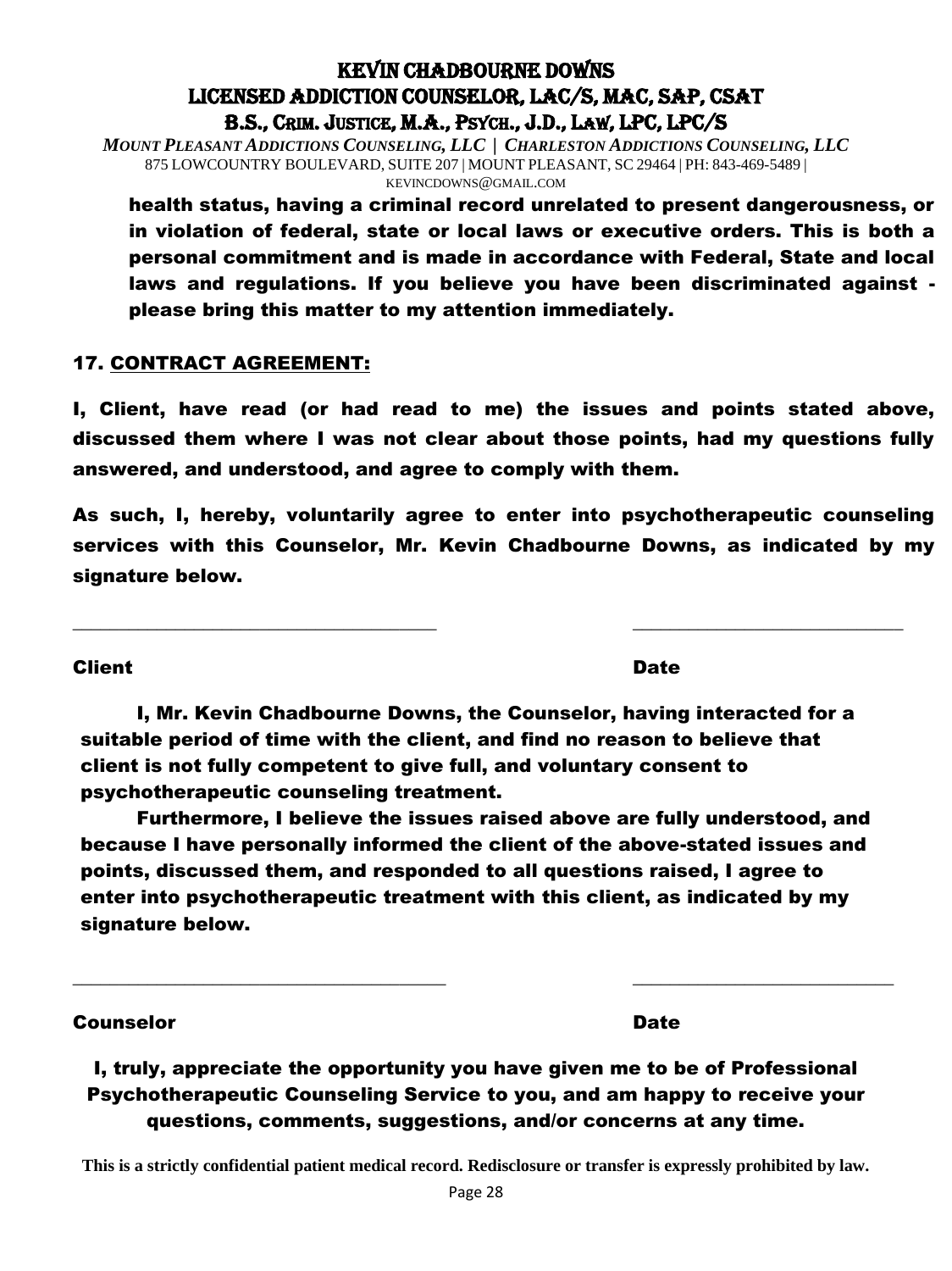MOUNT PLEASANT ADDICTIONS COUNSELING, LLC | CHARLESTON ADDICTIONS COUNSELING, LLC 875 LOWCOUNTRY BOULEVARD, SUITE 207 | MOUNT PLEASANT, SC 29464 | PH: 843-469-5489 | KEVINCDOWNS@GMAIL.COM

# **VIi. HIPAA NOTICE OF PRIVACY PRACTICES**

# I. THIS NOTICE DESCRIBES HOW MEDICAL INFORMATION ABOUT YOU MAY BE USED AND DISCLOSED AND HOW YOU CAN GET ACCESS TO THIS INFORMATION. PLEASE REVIEW IT CAREFULLY.

## II. IT IS MY LEGAL DUTY TO SAFEGUARD YOUR PROTECTED HEALTH INFORMATION (PHI).

By law I am required to ensure that your PHI is kept private. The PHI constitutes information created or noted by me that can be used to identify you. It contains data about your past, present, or future health or condition, the provision of health care services to you, or the payment for such health care. I am required to provide you with this Notice about my privacy procedures. This Notice must explain when, why, and how I would use and/or disclose your PHI. Use of PHI means when I share, apply, utilize, examine, or analyze information within my practice; PHI is disclosed when I release, transfer, give, or otherwise reveal it to a third party outside my practice. With some exceptions, I may not use or disclose more of your PHI than is necessary to accomplish the purpose for which the use or disclosure is made; however, I am always legally required to follow the privacy practices described in this Notice.

Please note that I reserve the right to change the terms of this Notice and my privacy policies at any time. Any changes will apply to PHI already on file with me. Before I make any important changes to my policies, I will immediately change this Notice and post a new copy of it in my office. You may also request a copy of this Notice from me, or you can view a copy of it in my office, which is located at 875 Lowcountry Boulevard, Suite 207, Mount Pleasant, SC 29464-3094.

#### III. HOW I WILL USE AND DISCLOSE YOUR PHI.

I will use and disclose your PHI for many different reasons. Some of the uses or disclosures will require your prior written authorization; others,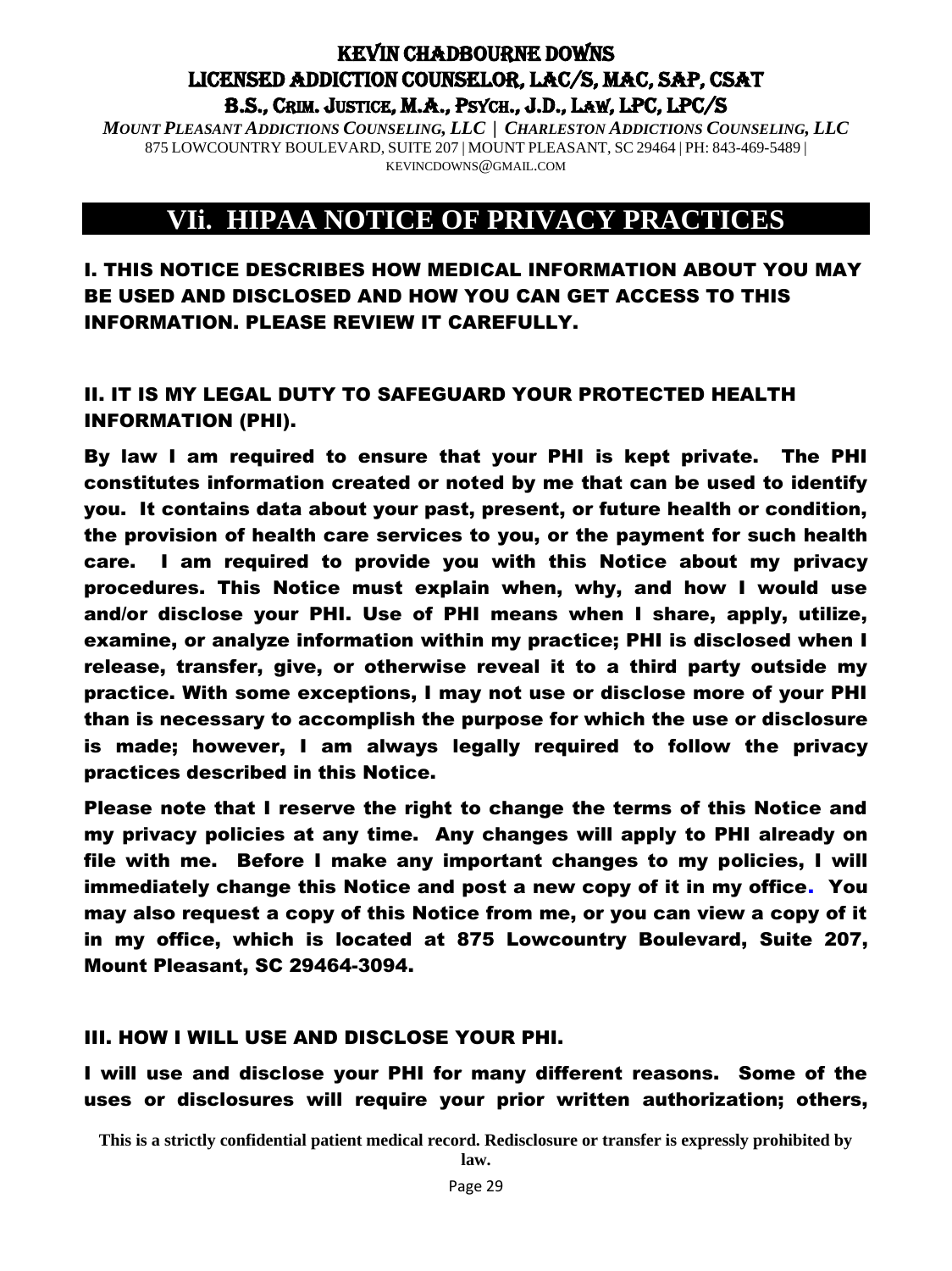MOUNT PLEASANT ADDICTIONS COUNSELING, LLC | CHARLESTON ADDICTIONS COUNSELING, LLC 875 LOWCOUNTRY BOULEVARD, SUITE 207 | MOUNT PLEASANT, SC 29464 | PH: 843-469-5489 | KEVINCDOWNS@GMAIL.COM

however, will not. Below you will find the different categories of my uses and disclosures, with some examples.

A. Uses and Disclosures Related to Treatment, Payment, or Health Care Operations Do Not Require Your Prior Written Consent. I may use and disclose your PHI without your consent for the following reasons:

- 1. For treatment. I may disclose your PHI to physicians, psychiatrists, psychologists, and other licensed health care providers who provide you with health care services or are otherwise involved in your care. Example: If a psychiatrist is treating you, I may disclose your PHI to her/him in order to coordinate your care.
- 2. For health care operations. I may disclose your PHI to facilitate the efficient and correct operation of my practice. Examples: Quality control - I might use your PHI in the evaluation of the quality of health care services that you have received or to evaluate the performance of the health care professionals who provided you with these services. I may also provide your PHI to my attorneys, accountants, consultants, and others to make sure that I am in compliance with applicable laws.
- 3. To obtain payment for treatment. I may use and disclose your PHI to bill and collect payment for the treatment and services I provided you. Example: I might send your PHI to your insurance company or health plan in order to get payment for the health care services that I have provided to you. I could also provide your PHI to business associates, such as billing companies, claims processing companies, and others that process health care claims for my office.
- 4. Other disclosures. Examples: Your consent isn't required if you need emergency treatment provided that I attempt to get your consent after treatment is rendered. In the event that I try to get your consent but you are unable to communicate with me (for example, if you are unconscious or in severe pain) but I think that you would consent to such treatment if you could, I may disclose your PHI.

# B. Certain Other Uses and Disclosures Do Not Require Your Consent. I may use and/or disclose your PHI without your consent or authorization for the following reasons: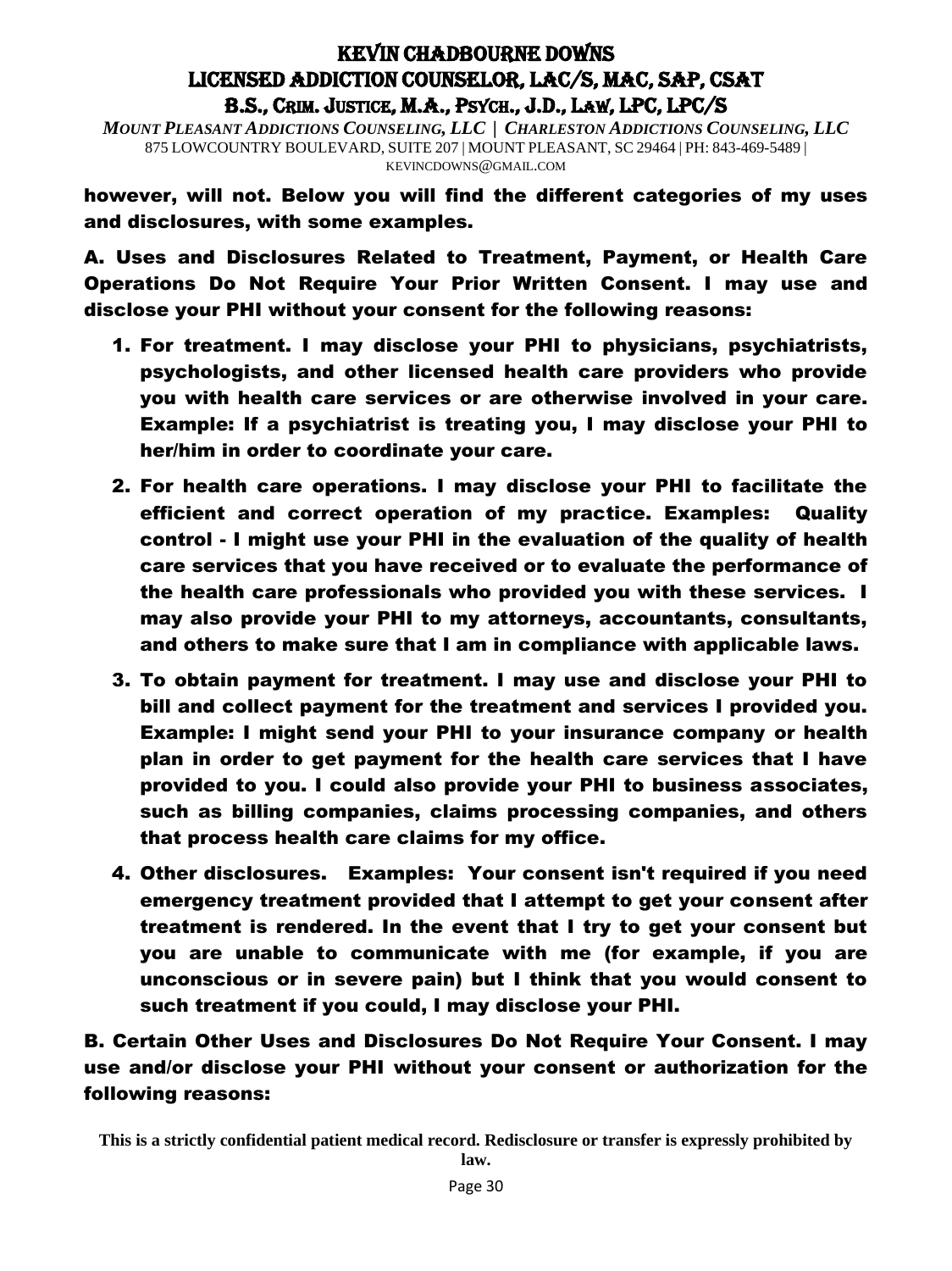MOUNT PLEASANT ADDICTIONS COUNSELING, LLC | CHARLESTON ADDICTIONS COUNSELING, LLC 875 LOWCOUNTRY BOULEVARD, SUITE 207 | MOUNT PLEASANT, SC 29464 | PH: 843-469-5489 | KEVINCDOWNS@GMAIL.COM

When disclosure is required by federal, state, or local law; judicial, board, or administrative proceedings; or, law enforcement. Example: I may make a disclosure to the appropriate officials when a law requires me to report information to government agencies, law enforcement personnel and/or in an administrative proceeding.

- 1. To avoid harm. I may provide PHI to law enforcement personnel or persons able to prevent or mitigate a serious threat to the health or safety of a person or the public.
- 2. If disclosure is compelled or permitted by the fact that you are in such mental or emotional condition as to be dangerous to yourself or the person or property of others, and if I determine that disclosure is necessary to prevent the threatened danger.
- 3. If disclosure is mandated by the Child Abuse and Neglect Reporting law. For example, if I have a reasonable suspicion of child abuse or neglect or if I have a reasonable suspicion of elder abuse or dependent adult abuse.
- 4. If disclosure is compelled or permitted by the fact that you tell me of a serious/imminent threat of physical violence by you against a reasonably identifiable victim or victims.
- 5. For Workers' Compensation purposes. I may provide PHI in order to comply with Workers' Compensation laws.
- 6. If disclosure is required or permitted to a health oversight agency for oversight activities authorized by law. Example: When compelled by U.S. Secretary of Health and Human Services to investigate or assess my compliance with HIPAA regulations.
- 7. If disclosure is otherwise specifically required by law.
- C. Certain Uses and Disclosures Require You to Have the Opportunity to Object.
	- 1. Disclosures to family, friends, or others. I may provide your PHI to a family member, friend, or other individual who you indicate is involved in your care or responsible for the payment for your health care, unless you object in whole or in part. Retroactive consent may be obtained in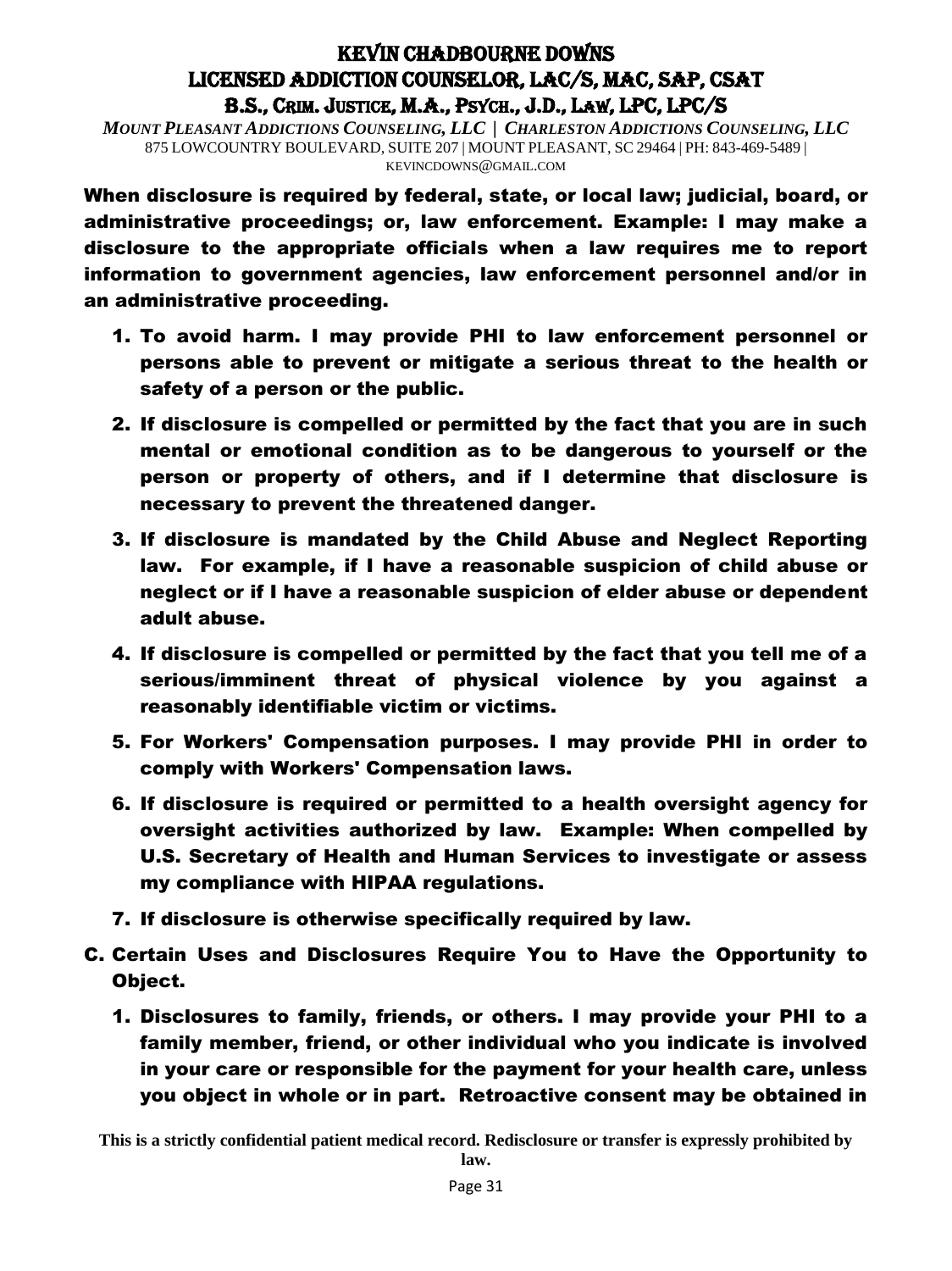MOUNT PLEASANT ADDICTIONS COUNSELING, LLC | CHARLESTON ADDICTIONS COUNSELING, LLC 875 LOWCOUNTRY BOULEVARD, SUITE 207 | MOUNT PLEASANT, SC 29464 | PH: 843-469-5489 | KEVINCDOWNS@GMAIL.COM

#### emergency situations.

D. Other Uses and Disclosures Require Your Prior Written Authorization. In any other situation not described in Sections IIIA, IIIB, and IIIC above, I will request your written authorization before using or disclosing any of your PHI. Even if you have signed an authorization to disclose your PHI, you may later revoke that authorization, in writing, to stop any future uses and disclosures (assuming that I haven't taken any action subsequent to the original authorization) of your PHI by me.

#### IV. WHAT RIGHTS YOU HAVE REGARDING YOUR PHI

These are your rights with respect to your PHI:

A. The Right to See and Get Copies of Your PHI. In general, you have the right to see your PHI that is in my possession, or to get copies of it; however, you must request it in writing. If I do not have your PHI, but I know who does, I will advise you how you can get it. You will receive a response from me within 30 days of my receiving your written request. Under certain circumstances, I may feel I must deny your request, but if I do, I will give you, in writing, the reasons for the denial. I will also explain your right to have my denial reviewed.

If you ask for copies of your PHI, I will charge you not more than \$.25 per page. I may see fit to provide you with a summary or explanation of the PHI, but only if you agree to it, as well as to the cost, in advance.

- B. The Right to Request Limits on Uses and Disclosures of Your PHI. You have the right to ask that I limit how I use and disclose your PHI. While I will consider your request, I am not legally bound to agree. If I do agree to your request, I will put those limits in writing and abide by them except in emergency situations. You do not have the right to limit the uses and disclosures that I am legally required or permitted to make.
- C. The Right to Choose How I Send Your PHI to You. It is your right to ask that your PHI be sent to you at an alternate address (for example, sending information to your work address rather than your home address) or by an alternate method (for example, via email instead of by regular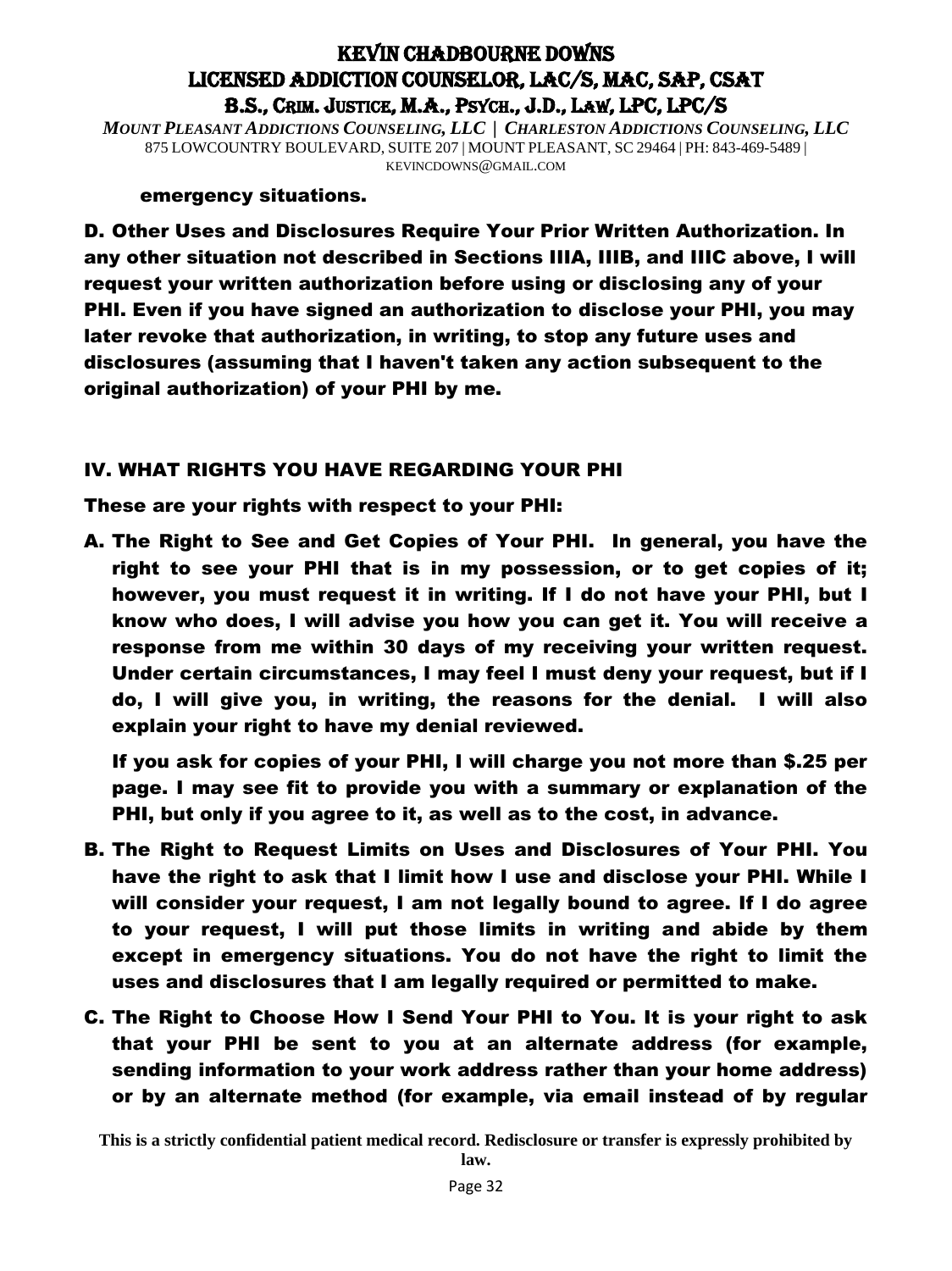MOUNT PLEASANT ADDICTIONS COUNSELING, LLC | CHARLESTON ADDICTIONS COUNSELING, LLC 875 LOWCOUNTRY BOULEVARD, SUITE 207 | MOUNT PLEASANT, SC 29464 | PH: 843-469-5489 | KEVINCDOWNS@GMAIL.COM

mail). I am obliged to agree to your request providing that I can give you the PHI, in the format you requested, without undue inconvenience.

- D. The Right to Get a List of the Disclosures I Have Made. You are entitled to a list of disclosures of your PHI that I have made. The list will not include uses or disclosures to which you have already consented, i.e., those for treatment, payment, or health care operations, sent directly to you, or to your family; neither will the list include disclosures made for national security purposes, to corrections or law enforcement personnel, or disclosures made before April 15, 2003. After April 15, 2003, disclosure records will be held for six years. I will respond to your request for an accounting of disclosures within 60 days of receiving your request. The list I give you will include disclosures made in the previous six years (the first six year period being 2003-2009) unless you indicate a shorter period. The list will include the date of the disclosure, to whom PHI was disclosed (including their address, if known), a description of the information disclosed, and the reason for the disclosure. I will provide the list to you at no cost, unless you make more than one request in the same year, in which case I will charge you a reasonable sum based on a set fee for each additional request.
- E. The Right to Amend Your PHI. If you believe that there is some error in your PHI or that important information has been omitted, it is your right to request that I correct the existing information or add the missing information. Your request and the reason for the request must be made in writing. You will receive a response within 60 days of my receipt of your request. I may deny your request, in writing, if I find that: the PHI is (a) correct and complete, (b) forbidden to be disclosed, (c) not part of my records, or (d) written by someone other than me. My denial must be in writing and must state the reasons for the denial. It must also explain your right to file a written statement objecting to the denial. If you do not file a written objection, you still have the right to ask that your request and my denial be attached to any future disclosures of your PHI. If I approve your request, I will make the change(s) to your PHI. Additionally, I will tell you that the changes have been made, and I will advise all others who need to know about the change(s) to your PHI.